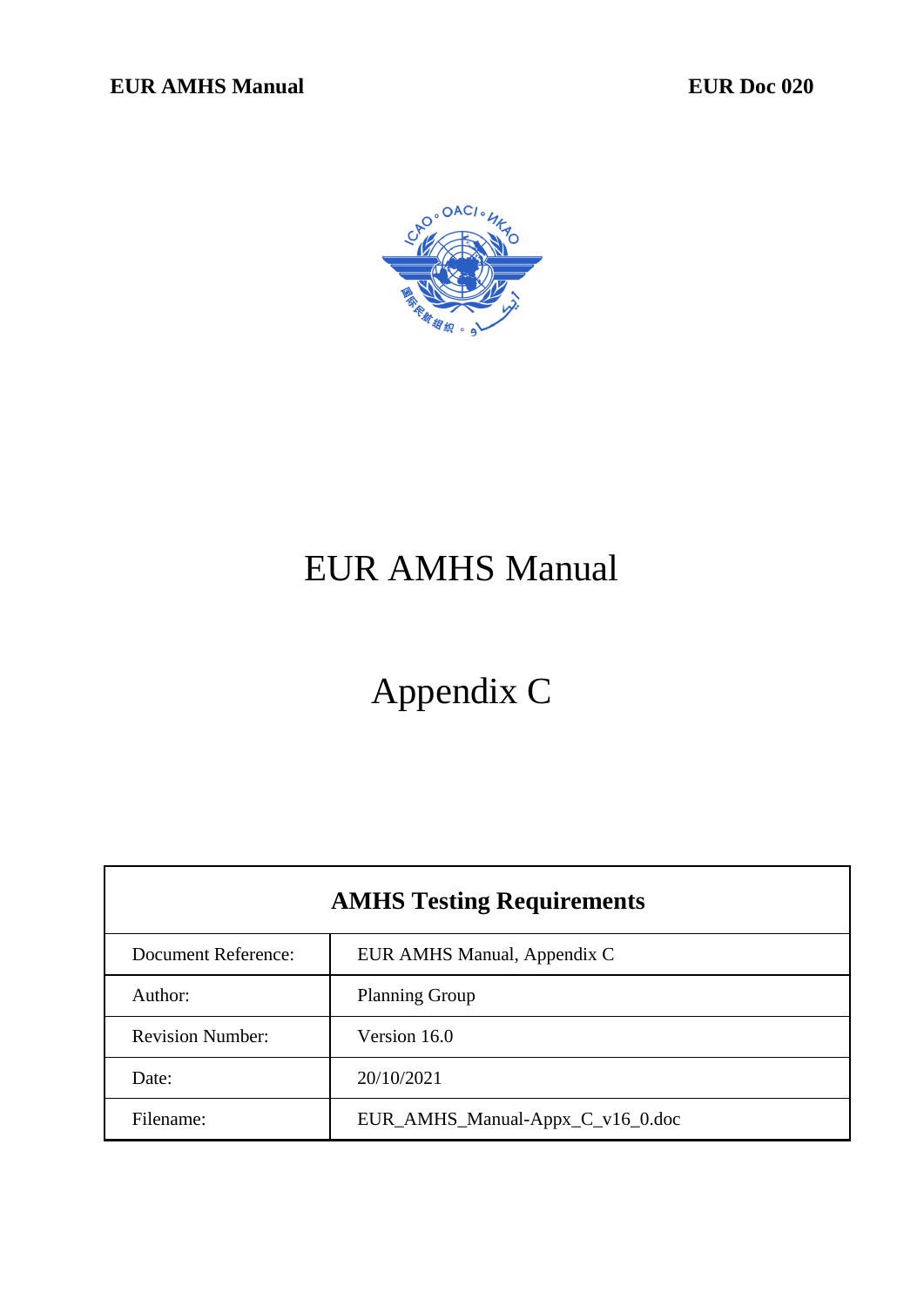## Document Control Log

| <b>Edition</b> | <b>Date</b> | <b>Comments</b>                                                                                         | <b>Section/pages</b><br>affected |
|----------------|-------------|---------------------------------------------------------------------------------------------------------|----------------------------------|
| 0.1            | 02/09/2005  | Creation of the document.                                                                               | all                              |
| 0.2            | 25/01/2006  | Renaming of the document, Deletion of chapter<br>2.3 (moved to Manual's chapter 7)                      | all                              |
| 0.3            | 29/03/2006  | Terminology (ATS Message Handling Service)<br>corrected                                                 | all                              |
| 1.0            | 27/04/2006  | Adopted version (AFSG/9)                                                                                |                                  |
| 1.1            | 14/01/2007  | <b>Editorial</b> updates                                                                                | References                       |
| 2.0            | 26/04/2007  | Adopted version (AFSG/10)                                                                               |                                  |
| 3.0            | 24/04/2008  | Adopted version $(AFSG/11)$ – without changes                                                           |                                  |
| 3.1            | 17/11/2008  | Change of references from ICAO Doc 9705 to<br>ICAO Doc 9880, Part IIB,<br>editorial improvements        | all                              |
| 3.2            | 12/12/2008  | Incorporation of comments of PG M34 meeting,<br>Addition of the Reference to ICAO Doc 9880,<br>Part III | References,<br>5.1.2 Table 4     |
| 3.3            | 11/03/2009  | Update of the referenced documents                                                                      | References                       |
| 4.0            | 02/04/2009  | Adopted version (AFSG/12)                                                                               |                                  |
| 5.0            | 17/06/2010  | Adopted version $(AFSG/14)$ – without changes                                                           |                                  |
| 5.1            | 25/09/2010  | Incorporation of CP-AMHSM-10-001,<br>minor<br>editorial updates                                         | References                       |
| 5.2            | 05/11/2010  | Incorporation of CP-AMHSM-10-001, Attm2                                                                 | 5.1.2, Table 4                   |
| 6.0            | 14/04/2011  | Adopted version (AFSG/15)                                                                               |                                  |
| 7.0            | 26/04/2012  | Adopted version $(AFSG/16)$ – without changes                                                           |                                  |
| 7.1            | 25/03/2013  | Incorporation of CP-AMHSM-12-010                                                                        | 4.3.4.1                          |
| 8.0            | 25/04/2013  | Adopted version (AFSG/17)                                                                               |                                  |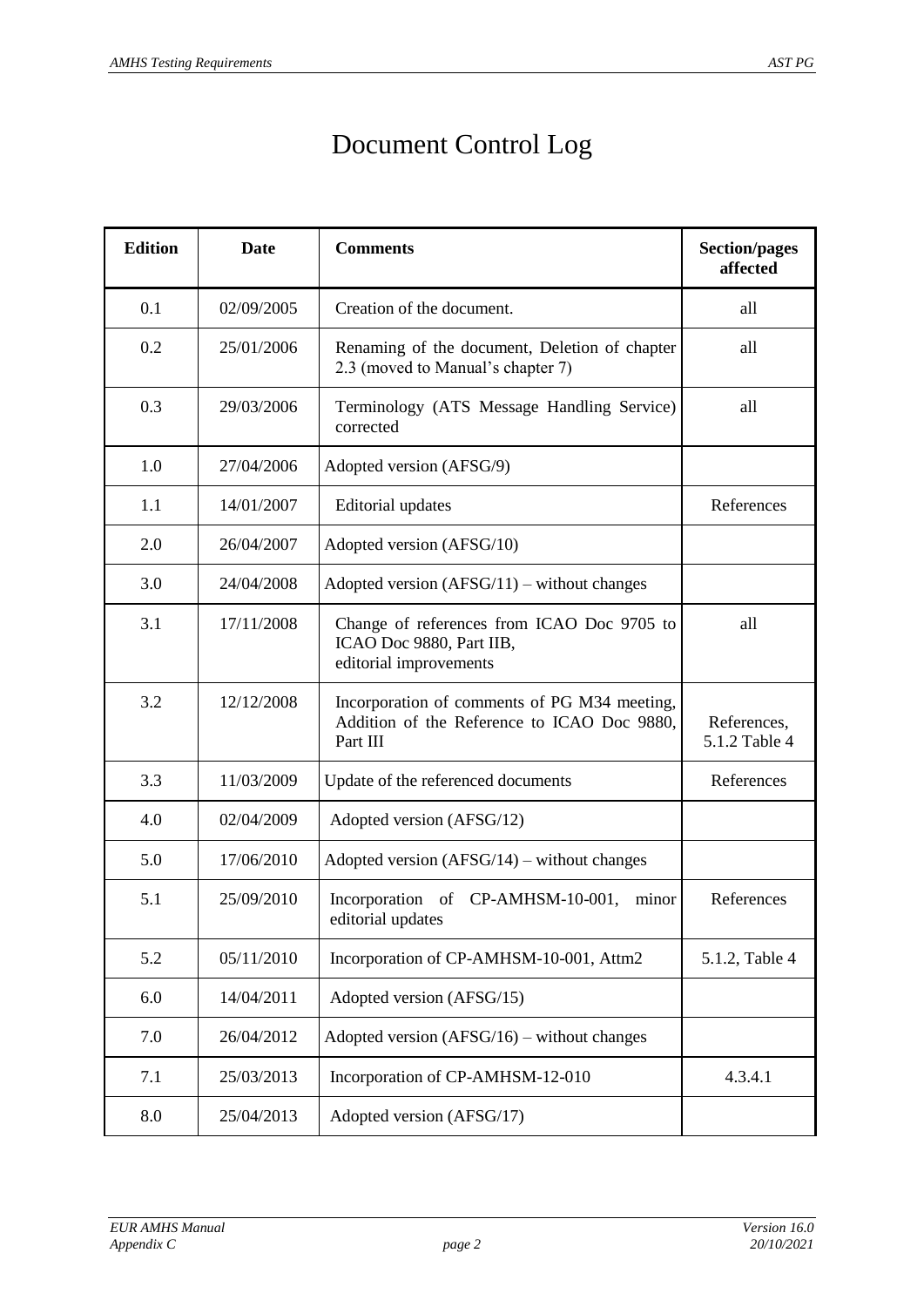| <b>Edition</b> | <b>Date</b> | <b>Comments</b>                                                                                                                                                                                                                                                                 | <b>Section/pages</b><br>affected            |
|----------------|-------------|---------------------------------------------------------------------------------------------------------------------------------------------------------------------------------------------------------------------------------------------------------------------------------|---------------------------------------------|
| 8.1            | 12/03/2014  | Incorporation of CP-AMHSM-13-005                                                                                                                                                                                                                                                | 3.5.2.1,<br>4.1, 4.2,<br>4.3.4.1            |
| 9.0            | 10/04/2014  | Adopted version (AFSG/18)                                                                                                                                                                                                                                                       |                                             |
| 9.1            | 19/03/2015  | Incorporation of CP-AMHSM-14-004                                                                                                                                                                                                                                                | all                                         |
| 9.2            | 22/03/2015  | Incorporation of CP-AMHSM-14-006                                                                                                                                                                                                                                                | 4.4 [MHS/AMHS<br>$procedural errors (E2)$ ] |
| 10.0           | 23/04/2015  | Adopted version (AFSG/19)                                                                                                                                                                                                                                                       |                                             |
| 11.0           | 26/04/2016  | Adopted version $(AFSG/20)$ – without changes                                                                                                                                                                                                                                   |                                             |
| 12.0           | 28/04/2017  | Adopted version $(AFSG/21)$ – without changes                                                                                                                                                                                                                                   |                                             |
| 12.1           | 23/04/2018  | Incorporation of CP-AMHSM-17-004                                                                                                                                                                                                                                                | References,<br>4.3.5, 4.3.7                 |
| 13.0           | 27/04/2018  | Adopted version (AFSG/22)                                                                                                                                                                                                                                                       |                                             |
| 14.0           | 05/03/2019  | Adopted version $(AFSG/23)$ – without changes                                                                                                                                                                                                                                   |                                             |
| 14.1           | 26/11/2019  | Incorporation of CP-AMHS-19-002<br>Adaption: According to COG/74&RCOG/11<br>Decision /4, Approval of AFS to SWIM<br>Transition Task Force (AST TF) Terms of<br>Reference (ToR) and coherent Work Programme,<br>the Author of EUR Doc 020 changed from<br>"AFSG PG" to "AST PG". | all                                         |
| 14.2           | 30/06/2020  | Incorporation of DR-AMHSM-19-003                                                                                                                                                                                                                                                | 4.3.6                                       |
| 15.0           | 12/11/2020  | Adopted version (AST TF/01)                                                                                                                                                                                                                                                     |                                             |
| 16.0           | 20/10/2021  | Adopted version (AST TF/02)                                                                                                                                                                                                                                                     |                                             |
|                |             |                                                                                                                                                                                                                                                                                 |                                             |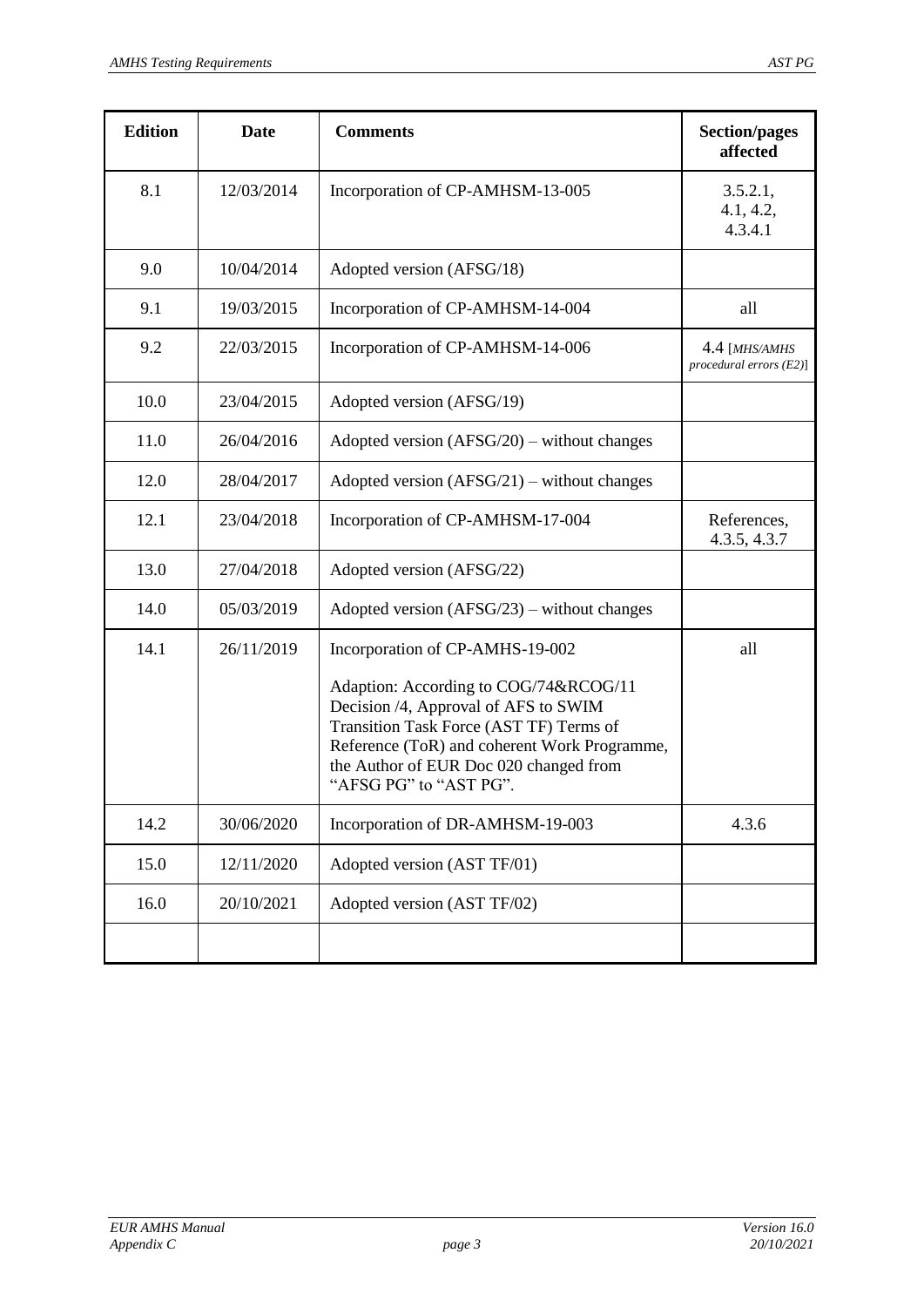## Table of contents

| 1.               |                |  |
|------------------|----------------|--|
| 1.1              |                |  |
| 1.2              |                |  |
| 1.3              |                |  |
| 1.4              |                |  |
| 2.               |                |  |
| 2.1              |                |  |
| 2.2              |                |  |
| 3.               |                |  |
| 3.1              |                |  |
|                  | 3.1.1          |  |
|                  | 3.1.2          |  |
| 3.2              |                |  |
| 3.3              |                |  |
| 3.4              |                |  |
| 3.5              |                |  |
|                  | 3.5.1          |  |
|                  | 3.5.2          |  |
| $\overline{4}$ . |                |  |
| 4.1              |                |  |
| 4.2              |                |  |
| 4.3              |                |  |
|                  | 4.3.1          |  |
|                  | 4.3.2          |  |
|                  | 4.3.3          |  |
|                  | 4.3.4          |  |
|                  | 4.3.5<br>4.3.6 |  |
|                  | 4.3.7          |  |
| 4.4              |                |  |
|                  |                |  |
| 5.               |                |  |
| 5.1              |                |  |
|                  | 5.1.1          |  |
|                  | 5.1.2          |  |
| 5.2              |                |  |
|                  | 5.2.1          |  |
|                  | 5.2.2          |  |
|                  |                |  |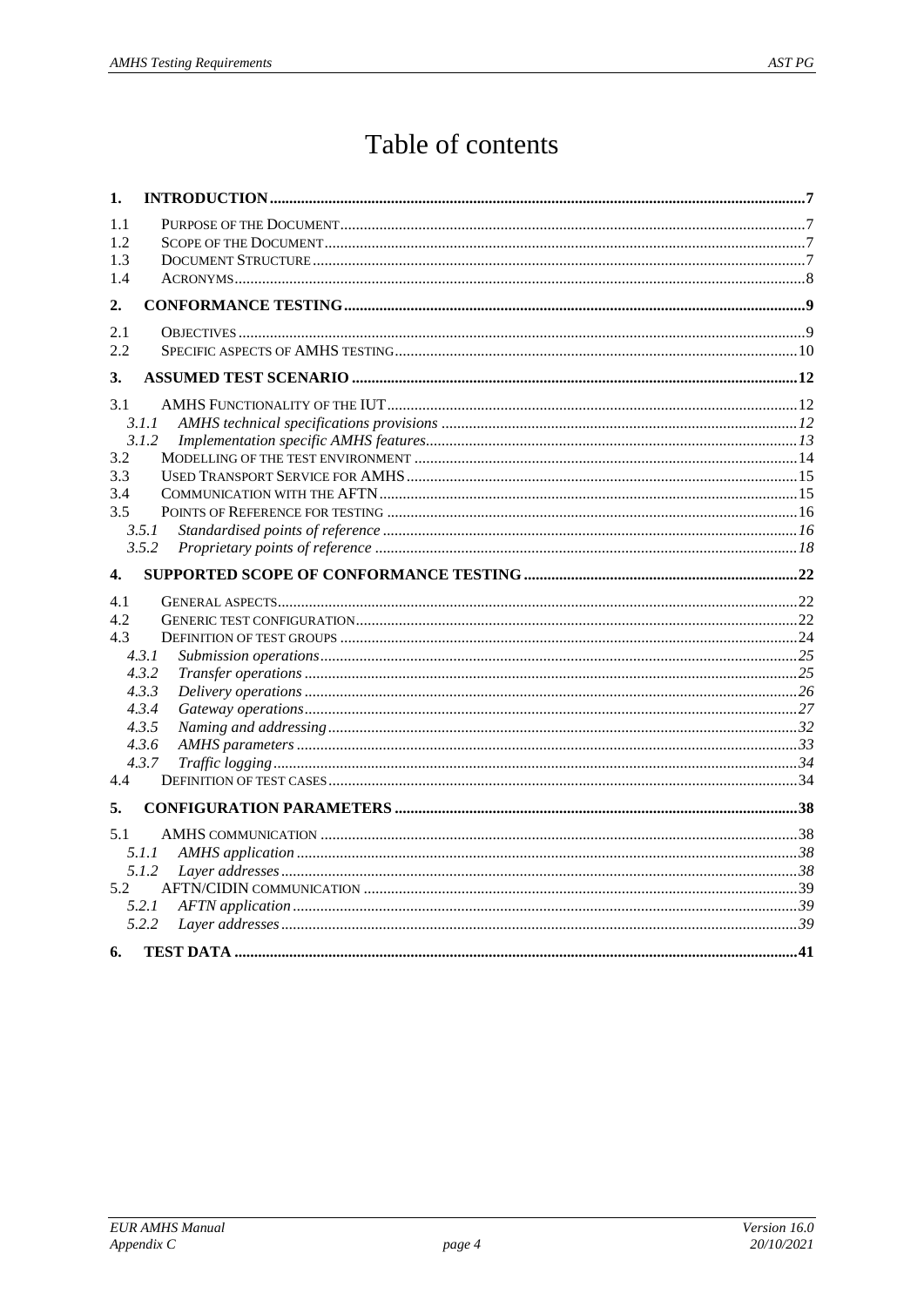## References

- <span id="page-4-3"></span>[1] ICAO Doc 9880-AN/466: Manual on Detailed Technical Specifications for the Aeronautical Telecommunication Network (ATN) using ISO/OSI Standards and Protocols, Part II – Ground-Ground Applications - Air Traffic Services Message Handling Services (ATSMHS), Second Edition – 2016, Referred to as AMHS technical specifications
- <span id="page-4-14"></span>[2] ICAO Doc 9880-AN/466: Manual on Detailed Technical Specifications for the Aeronautical Telecommunication Network (ATN) using ISO/OSI Standards and Protocols, Part III – Upper Layer Communications Service (ULCS) and Internet Communications Service (ICS), Second Edition  $-2016$
- <span id="page-4-7"></span>[3] ICAO Annex 10 – Aeronautical Telecommunications, Volume II: Communication Procedures
- <span id="page-4-8"></span>[4] ICAO EUR Doc 005, EUR CIDIN Manual, Fifth Edition (2006)
- <span id="page-4-4"></span>[5] ISO/IEC 10021-2 – Information technology, Text communication – Message-oriented Text Interchange Systems – Part 2: Overall architecture
- <span id="page-4-5"></span>[6] ISO/IEC 10021-4 – Information technology, Text communication – Message-oriented Text Interchange Systems – Part 4: Message Transfer System: Abstract service definition and procedures
- <span id="page-4-6"></span>[7] ISO/IEC 10021-7 – Information technology, Text communication – Message-oriented Text Interchange Systems – Part 7: Interpersonal Messaging System
- <span id="page-4-9"></span>[8] ISO/IEC ISP 10611-3 – International standardized profile AMH1n – Message Handling Systems – Common Messaging –AMH11: Message transfer (P1)
- <span id="page-4-11"></span>[9] ISO/IEC ISP 12062-2 – International standardized profile AMH2n – Message Handling Systems – Interpersonal Messaging –AMH21: IPM content
- <span id="page-4-10"></span>[10] ISO/IEC ISP 12062-3 – International standardized profile AMH2n – Message Handling Systems – Interpersonal Messaging –AMH22: IPM requirements for message transfer (P1)
- <span id="page-4-12"></span>[11] SPACE Final Report, Version 1.0, STNA (02/12/2002)
- <span id="page-4-1"></span>[12] ISO/IEC 9646-1 – Conformance testing methodology and framework – Part 1: General concept (1994)
- <span id="page-4-2"></span>[13] ACCESS – Interim Deliverable 4: ATSMHS interoperability/conformance testing (16/04/1999)
- [14] FIRST Part 1a: Bilateral Basic Tests, Test Plan V1.0 (29/01/2004)
- [15] FIRST Part 1b: Bilateral Extended Tests, Test Plan Rev. 1.7 (29/08/2005)
- [16] FIRST Part 2: Trilateral Network Tests, Test Plan Rev. 0.14 (28/07/2005)
- <span id="page-4-0"></span>[17] EUR Doc 020 – EUR AMHS Manual, Appendix A "Abbreviations, Glossary and Definitions", latest version
- <span id="page-4-13"></span>[18] EUR Doc 020 – EUR AMHS Manual, Appendix B, European ATS Messaging Service Profile, latest version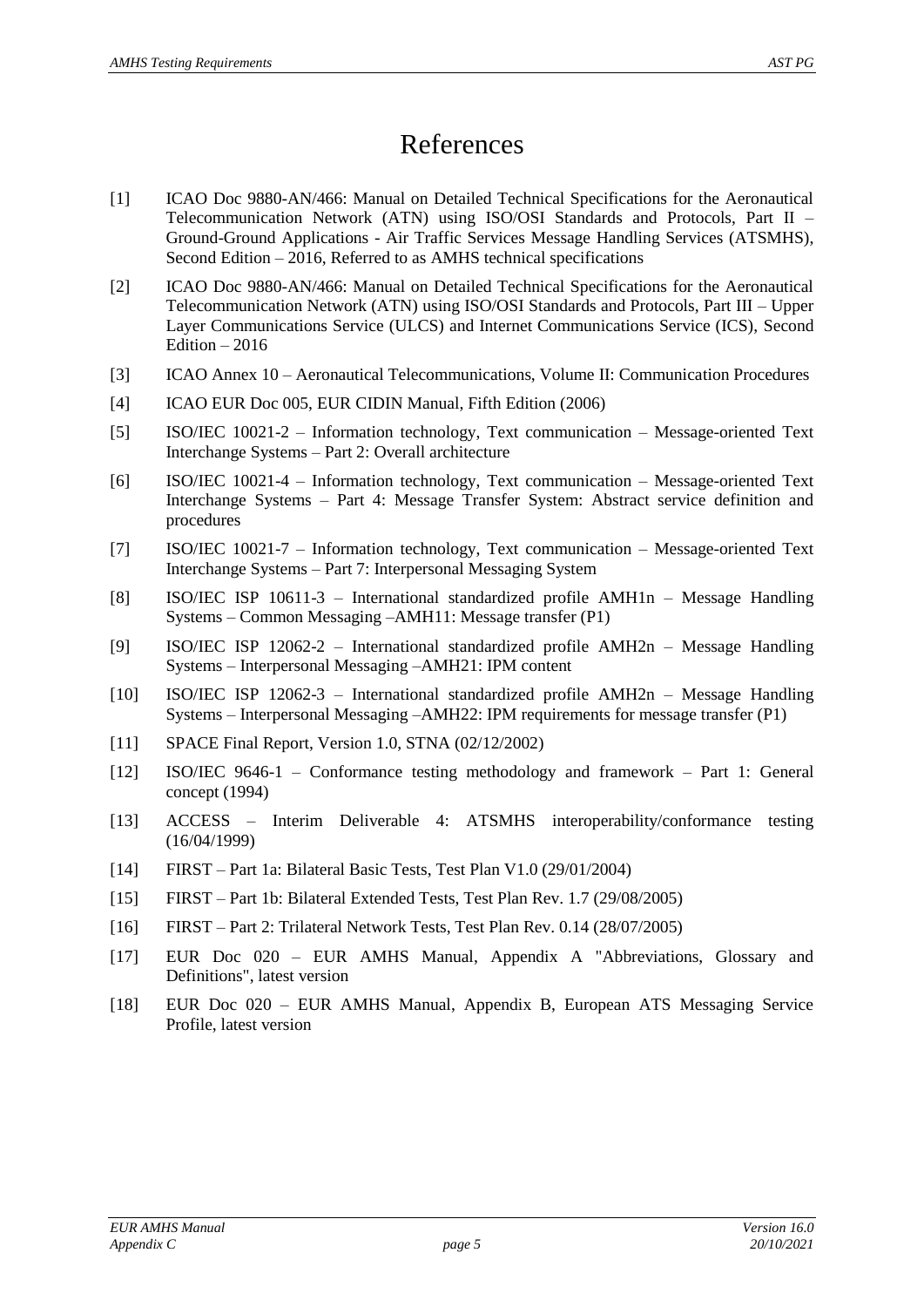## Table of Figures

| FIGURE 1: AMHS FUNCTIONALITY SPECIFIED BY THE AMHS TECHNICAL SPECIFICATIONS 12             |  |
|--------------------------------------------------------------------------------------------|--|
|                                                                                            |  |
|                                                                                            |  |
| FIGURE 4: GENERIC AMHS COMMUNICATION SCENARIO AND USED POINTS OF REFERENCE FOR CONFORMANCE |  |
|                                                                                            |  |
|                                                                                            |  |
|                                                                                            |  |
|                                                                                            |  |
|                                                                                            |  |
|                                                                                            |  |
| FIGURE 10: TEST CONFIGURATION "GATEWAY" - USER MESSAGE FROM AFTN TO AMHS30                 |  |
|                                                                                            |  |
|                                                                                            |  |
|                                                                                            |  |
|                                                                                            |  |

## List of Tables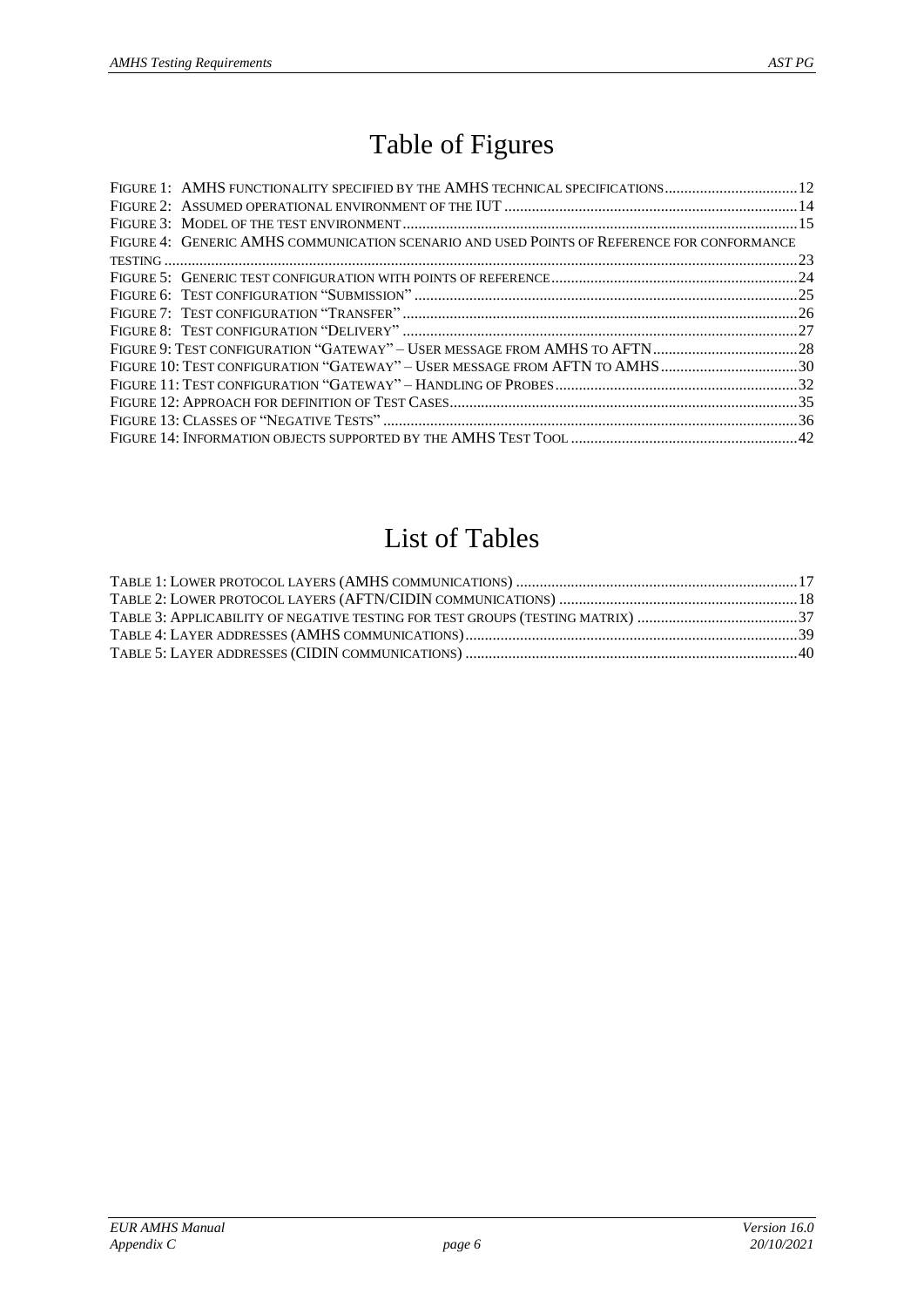## **1. Introduction**

#### **1.1 Purpose of the Document**

The purpose of the document is to define the functional requirements for AMHS testing procedures.

#### **1.2 Scope of the Document**

Based on known principles of testing and general assumptions on an AMHS test scenario, the scope of testing for an "AMHS Conformance Test" is specified. Elements of the specifications are generic test groups and related test configurations. Special attention is given to the "provocation" of an AMHS implementation with incorrect protocol behaviour ("negative testing") to analyse its stability (robustness) in out-of-line situations.

Further requirements are specified in terms of configuration parameters (such as the number of ATS Message Servers and AMHS users represented by test equipment) and components of the AMHS and AFTN information objects to be handled.

In principle, these groups are also valid for interoperability tests. But especially the test groups dealing with "negative testing" cannot be performed by real systems due to the nature of an implementation to avoid such exception situations.

### **1.3 Document Structure**

*Chapter [2](#page-8-0)* is concerned with general aspects of conformance testing and identifies the principal differences to interoperability testing. Key elements of the envisaged test methodology are identified which form high-level requirements for an AMHS conformance testing equipment. References are made to ISO/IEC 9646, which provides a general concept of conformance testing, and to deliverables of the ACCESS study concerning AMHS testing.

*Chapter [3](#page-11-1)* deals with the scope of AMHS functions to be tested and identifies reference points at AMHS implementations which should be accessible for testing. In addition, the used transport service for AMHS communications is identified and the interface with AFTN at the implemented AFTN/AMHS Gateway is detailed.

*Chapter [4](#page-21-0)* defines AMHS test groups for comprehensive conformance testing of AMHS native communications and gateway operations with the AFTN. Related test configurations are added with explanations on sequences of exchanged AMHS and AFTN information objects. In addition, principles for definitions of test cases are set up including the consideration of socalled "negative testing".

*Chapter* [5](#page-37-0) specifies the range of parameters values supported in test configurations which place quantitative requirements on the testing equipment as the number of represented adjacent ATS Message Servers and handled AMHS and AFTN users.

Finally, *chapter* [6](#page-40-0) identifies the used AMHS and AFTN test data. In particular, the elements of AMHS information objects and their sub-components (such as message and message transfer envelope) to be supported are specified in detail.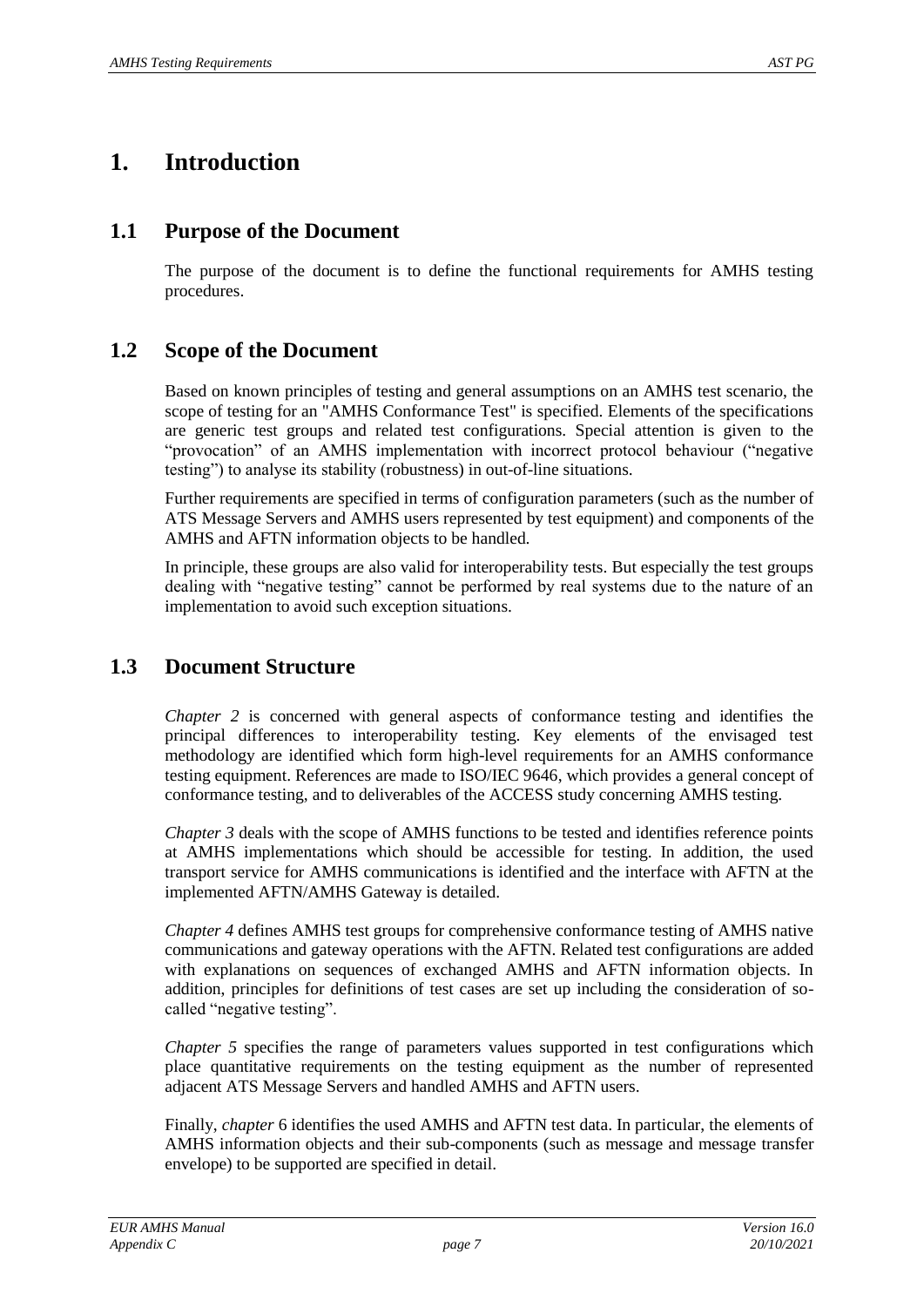## **1.4 Acronyms**

All items are compiled in EUR AMHS Manual, Appendix A "Abbreviations, Glossary and Definitions" [\[17\]](#page-4-0).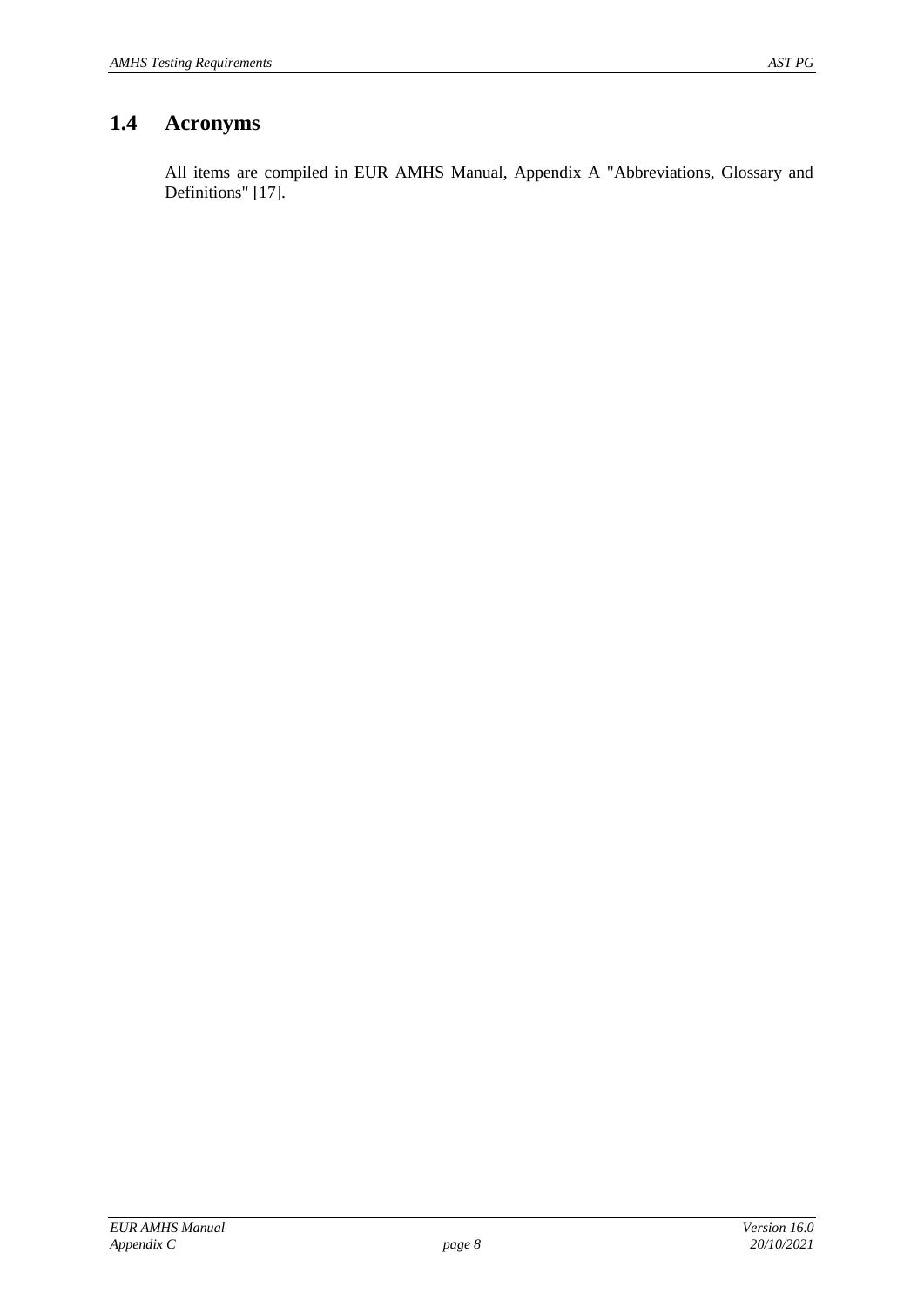## <span id="page-8-0"></span>**2. Conformance Testing**

The chapter provides an introduction to general aspects of conformance testing and identifies the principal differences to interoperability testing. Elements of the envisaged test methodology are identified which form high-level requirements for an AMHS conformance testing equipment.

References are made to ISO/IEC 9646 [\[12\]](#page-4-1) and outcomes of the ACCESS study work [\[13\]](#page-4-2).

### **2.1 Objectives**

Generally, conformance testing attempts to determine whether a given implementation matches a specification. The implementation to be tested is referred to as the *implementation under test (IUT).* A tester provides the IUT with defined inputs and observes the resulting outputs. – ISO/IEC 9646-1 [\[12\]](#page-4-1) provides a general concept of OSI conformance testing and definitions of related key terms.

*Note.– According to ISO 9646-1, the term Implementation Under Test (IUT) refers to an implementation of one or more OSI protocols, being part of a real open system which is to be studied. The System Under Test (SUT) is the real open system in which the IUT resides. – In the following, the term IUT is used when referring to the AMHS implementation to be tested in consideration that only the AMHS aspects within a given (real) ATS communication system are addressed.*

ISO/IEC 9646-1 distinguishes three types of standardised conformance testing:

- *Basic interconnection tests*, used to determine whether or not there is sufficient conformance to the relevant protocols for interconnection, without trying to perform thorough testing.
- *Capability tests*, which are used to verify the existence of one or more claimed capabilities of an IUT (*static* conformance requirements).
- *Behaviour tests* deal with *dynamic* conformance requirements, which specify the observable behaviour of an implementation. Behaviour tests include tests for conformant behaviour of the IUT for both valid and invalid inputs by the tester.

The AMHS testing requirements specified in this document focus on *behaviour tests*, i.e. test cases that verify the proper implementation of AMHS functions. *Basic interconnection tests* are an appropriate means to check the correctness of a test configuration before starting detailed test execution.

The discussed AMHS conformance testing relates to that scope of functions which is typically implemented in an *International Communication Centre*, i.e.

- 1) AMHS message transfer,
- 2) AMHS submission and delivery operations with attached AMHS user terminals and
- 3) intercommunication with the AFTN/CIDIN by means of the AFTN/AMHS Gateway.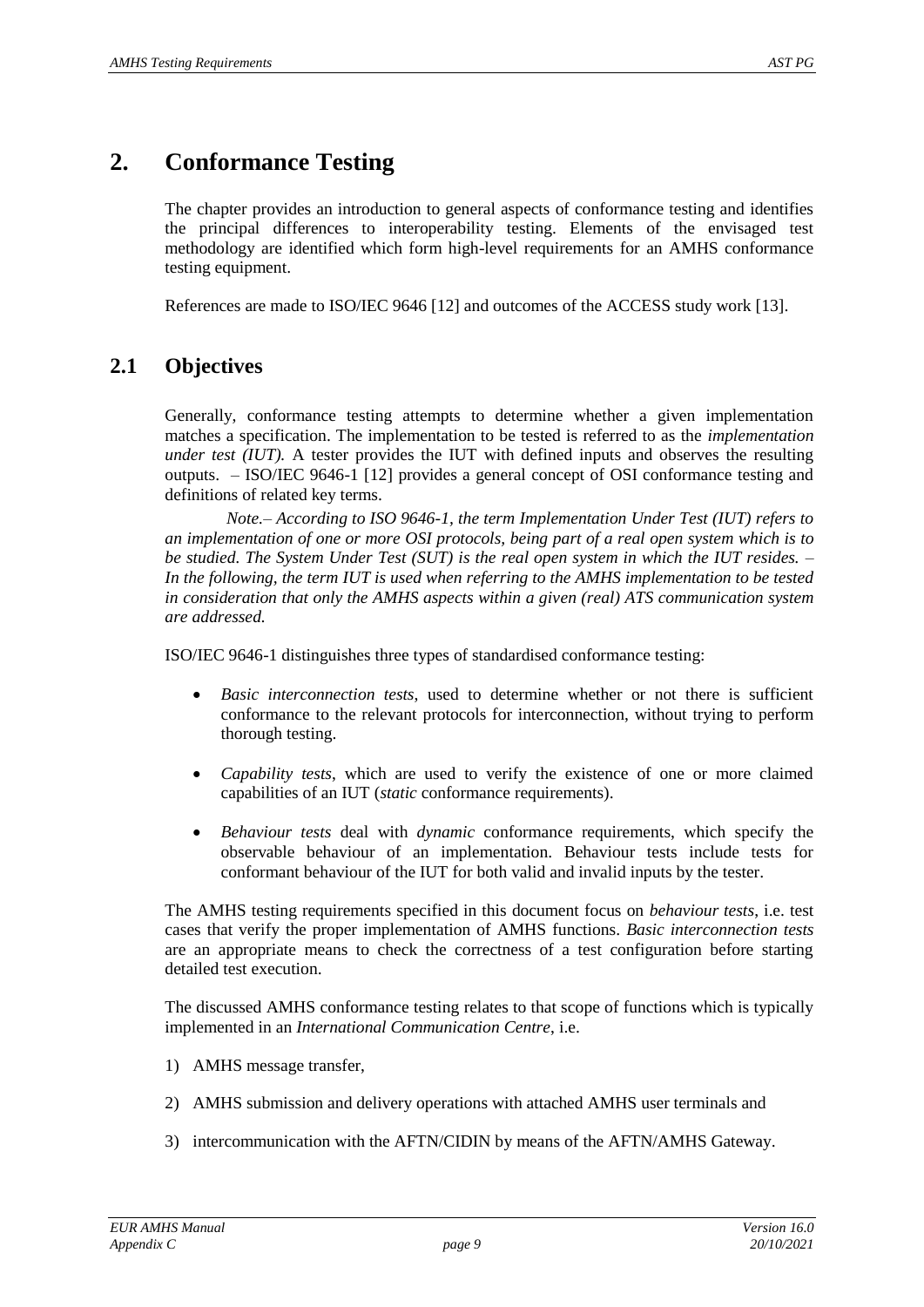The interface to the AFTN/CIDIN is only taken into account in the extent specified in the AMHS technical specifications. For example, the AMHS technical specifications do not assume AFTN routing by the gateway. – The Basic ATS Message Handling Service is assumed as the service level supported by the IUT.

The conformance testing equipment acting as peer system of the AMHS IUT is referred to as the *AMHS Test Tool*. The AMHS Test Tool provides the IUT with inputs, records and evaluates responses of the IUT.

The specified testing requirements refer to an initial functionality of the AMHS Test Tool. Potential future extensions are indicated in the context of the specified sub-items of the test tool.

### **2.2 Specific aspects of AMHS testing**

The AMHS (MHS) functions to be tested reside in the *application layer* of the ISO/OSI reference model. The underlying layers provide supporting communication services, however, are not primary subject of testing.

In the framework of the ACCESS study [\[13\]](#page-4-2) two methodologies have been discussed in the context of AMHS conformance testing:

- (a) the testing of complete systems ("black boxes") and
- (b) the testing of individual protocol layers, in particular the application layer.

In case (a) only external interfaces which are part of the IUT are used for access by the conformance testing equipment. In case (b), on the other hand, the IUT has to be "opened up", providing access to the layer to be tested. For this purpose special software modules have to be provided within the IUT for control and observation of the lower and upper service boundary at the layer under test (see ISO/IEC 9646-1).

The ACCESS study recommends for AMHS conformance testing that:

- the individual components and protocol layers of the IUT not to be visible to the conformance testing equipment;
- access to the IUT by the test equipment is implemented only via standard interfaces; and
- human readable terminal interfaces (such as the Control Position of an AFTN/AMHS Gateway) are not accessed by the test equipment.

This recommended testing approach forms the baseline for the functional requirements placed on the AMHS Test Tool, as follows:

- The AMHS Test Tool will be interconnected with the IUT's external interfaces as far as they are standardised by the AMHS technical specifications. Such standardised interfaces are the *AMHS transfer ports* and the *AFTN/CIDIN interface*. The IUT is treated as a *black box*.
- Origination and reception at user terminals have to be performed and observed by an operator who is familiar with the implemented HMI. Therefore conformance testing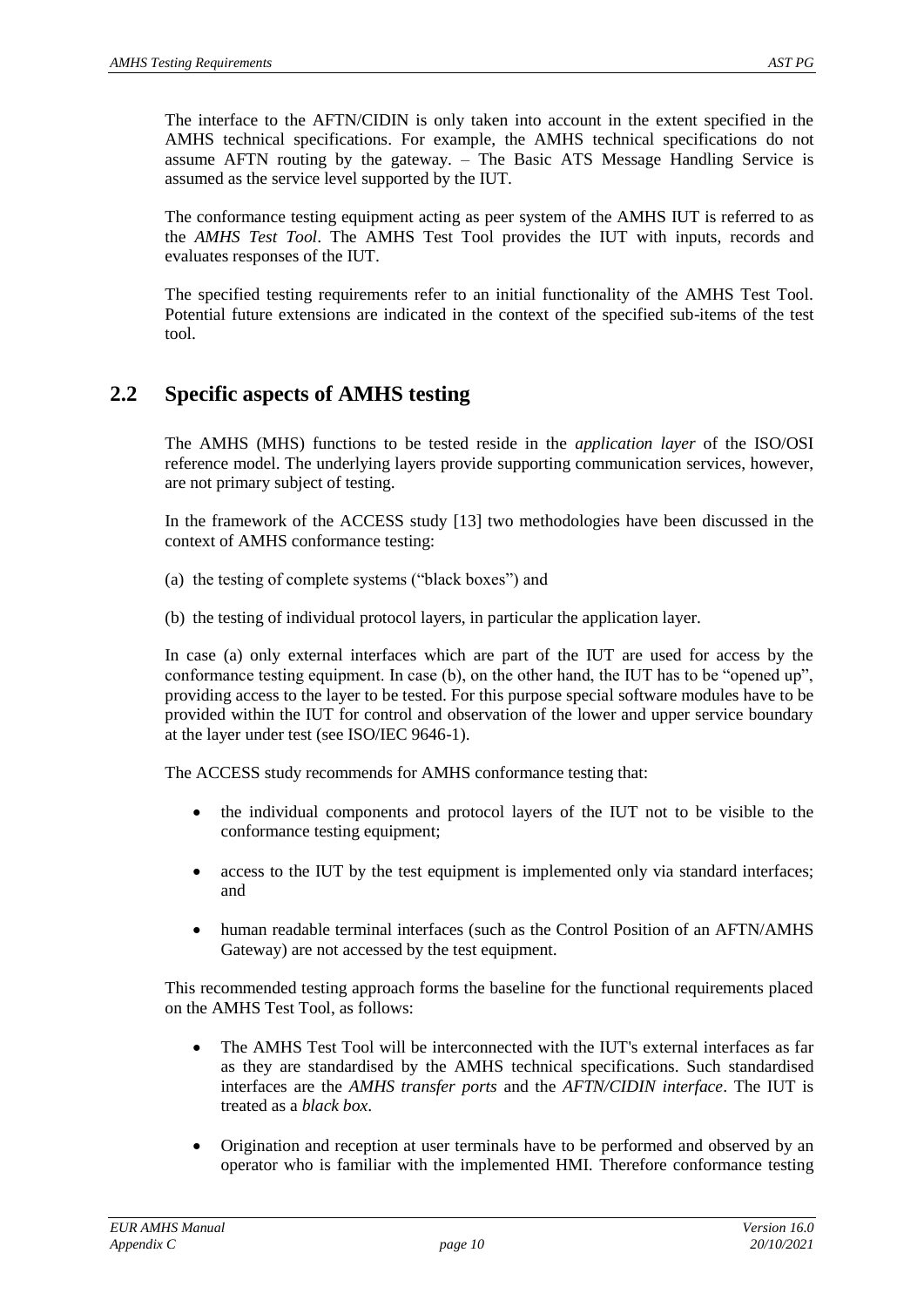needs certain operator assistance at the IUT. (The assumptions made on interfaces which are available at individual IUTs will be outlined by means of an IUT model.)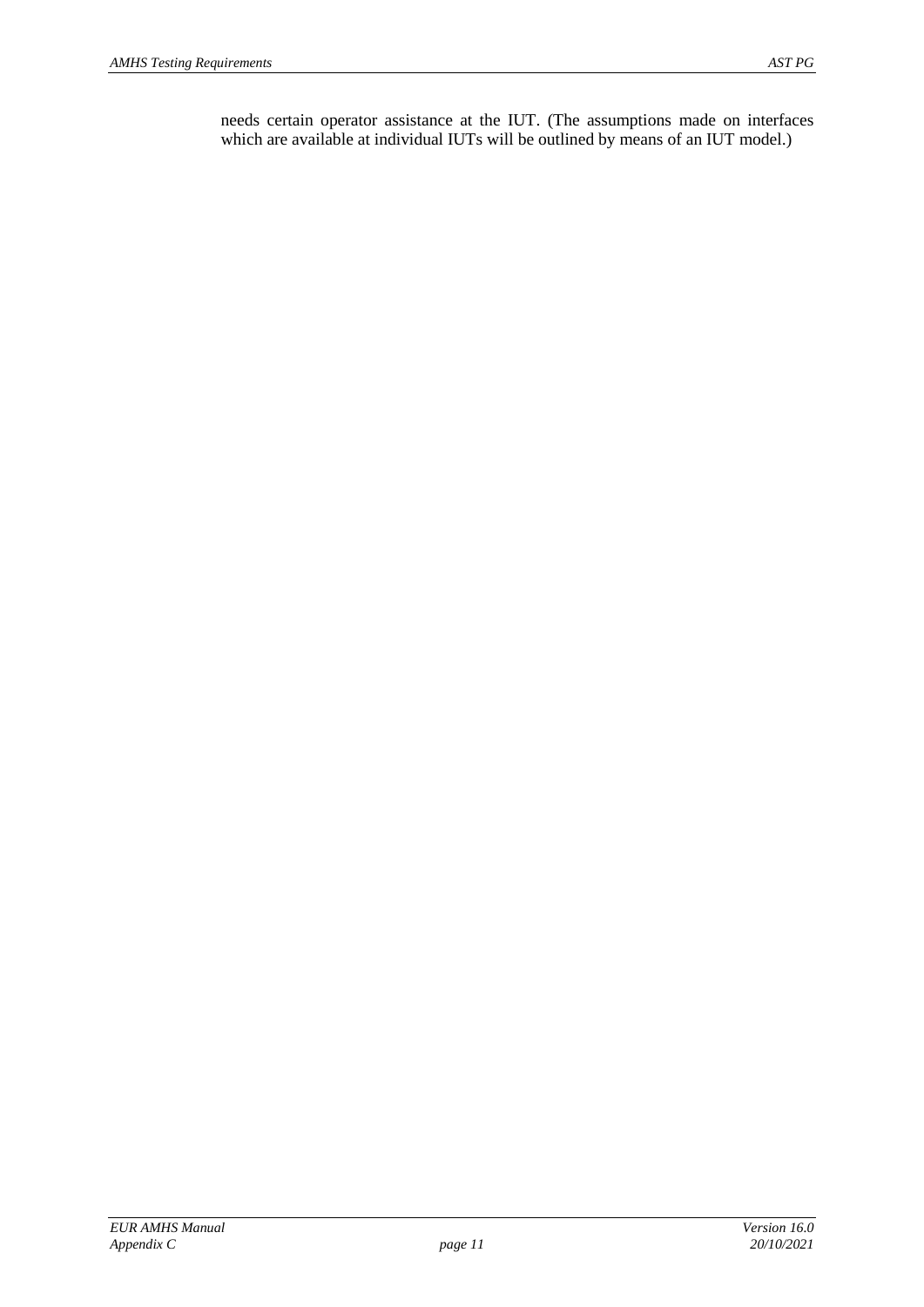## <span id="page-11-2"></span><span id="page-11-1"></span>**3. Assumed Test Scenario**

## <span id="page-11-3"></span>**3.1 AMHS Functionality of the IUT**

#### **3.1.1 AMHS technical specifications provisions**

The assumption is made that the IUT to be tested provides completely or partially the AMHS functionality as specified by the Doc 9880, Part II [\[1\]](#page-4-3) in support of the *Basic* ATS Message Handling Service. [Figure 1](#page-11-0) identifies the key elements of the AMHS which are addressed by the AMHS technical specifications. The figure also indicates that the majority of the AMHS functionality is specified by references to the MHS standard series ISO/IEC 10021 and the related profile documentation ISO/IEC ISP 10611 (Common Messaging) and ISP 12063 (Interpersonal Messaging).



*Figure 1: AMHS functionality specified by the AMHS technical specifications*

<span id="page-11-0"></span>The nucleus of the AMHS is formed by its three functional components:

- *ATS Message Server,* performing *transfer* operations with adjacent ATS Message Servers (and AFTN/AMHS Gateways) by means of its inherent (MHS) Message Transfer Agent (MTA) [\[5\]](#page-4-4). In addition, *submission* and *delivery* operations are performed with one or more attached ATS Message User Agents. Optional (MHS) Message Stores (MS) [\[5\]](#page-4-4) may provide retrieval services for ATS Message User Agents in the context of message delivery. – The MTA functions are specified in [\[6\]](#page-4-5).
- *ATS Message User Agents,* each including a (MHS) User Agent (UA) [\[5\]](#page-4-4) as key component. An ATS Message User Agent interacts on the one side with a (local)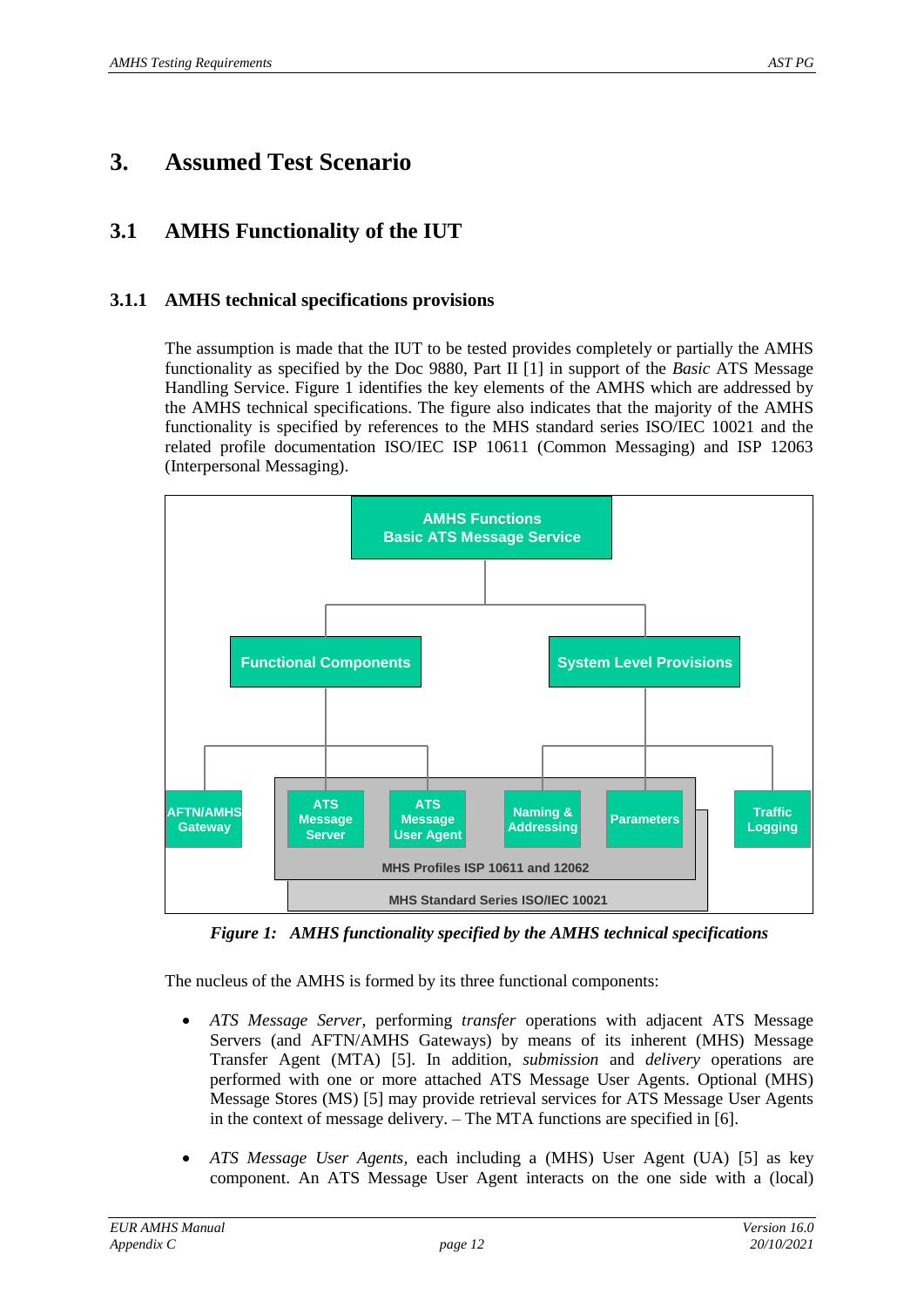AMHS user interface and accesses on the other side the transfer level of the AMHS by performing *submission* and *delivery* operations with the serving ATS Message Server. End-to-end communication between ATS Message User Agents is achieved via ATS Message Servers and has to comply with the IPM content as specified for the (MHS) Interpersonal Messaging System (IPMS) [\[7\]](#page-4-6).

 *AFTN/AMHS Gateway* supporting interworking between users of the AMHS and AFTN. The gateway includes for operations with the transfer level of the AMHS an MTA. The mapping functions of the gateway reside in the Message Transfer and Control Unit (MTCU). The operations with AFTN [\[3\]](#page-4-7) are performed with the AFTN components. Exception handling which needs operator assistance is moved to the Control Position.

The above listed functional components are typically implemented in International Communication Centres performing AMHS message transfer, AMHS message submission and delivery operations with attached AMHS user terminals and intercommunication with the AFTN. However, an AFTN/AMHS Gateway may be also implemented as stand-alone facility, allowing existing AFTN based communication facilities access the AMHS environment.

In addition, the AMHS technical specifications address some aspects relating to the system level of an AMHS environment. The key ingredients at the system level of the AMHS are:

- *Naming and addressing,* relating to the unambiguously identification of AMHS users and entities at upper layers protocols as needed for communication between AMHS systems. The specifications are based on MHS O/R addressing and ISO/OSI upper layer conventions. Examples are: the Common AMHS Addressing Scheme, Application Process Titles and Transport/Session/Presentation addresses.
- *Parameters,* defining specific AMHS conventions in the framework of the MHS standards. Examples are: The limitation of Receipt Notification Request for IPMs with the priority value set to 'urgent' and the definition of the ATS-Message-Header in the IPM body part.
- *Traffic logging,* in functional components for the support of message tracking across the AMHS.

The manner of implementation of the above identified AMHS functionality in the IUT is irrelevant in the frame of this testing (*black-box* view). The above functional outline is used just as reference for the scope of conformance testing to be supported by the AMHS Test Tool.

#### **3.1.2 Implementation specific AMHS features**

Typically, an AMHS implementation includes features which are either beyond the scope of the technical specifications or seen as local issue. Examples are: User interfaces (HMI) for local submission and delivery, proprietary MTS access protocol and provisions for system management (including statistics and diagnostic means).

Such features will not be subject to conformance testing, however they may be used in support of conformance testing. Example: IPM submission at local user terminals for verification of correct generation of the related P1 message.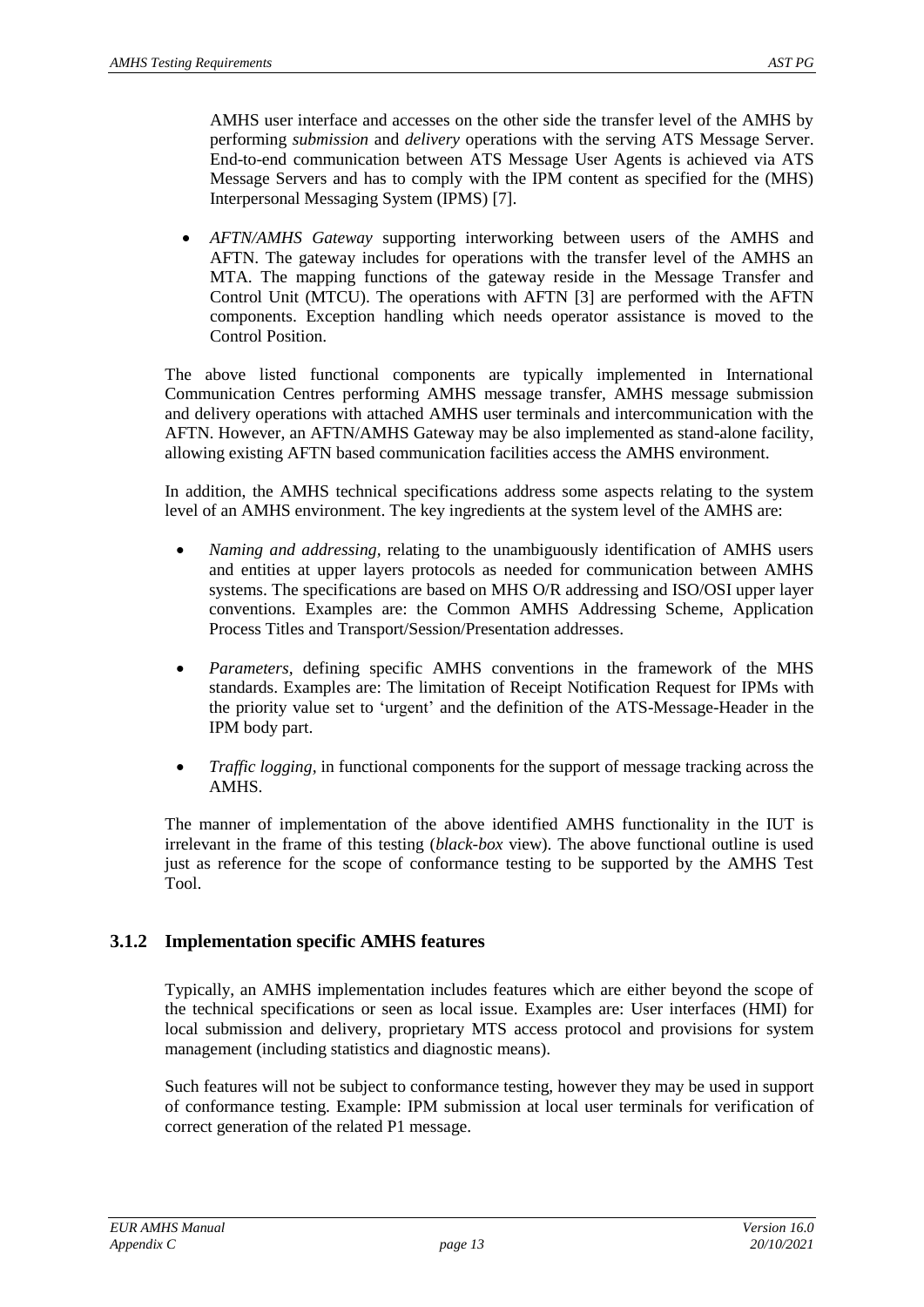## <span id="page-13-1"></span>**3.2 Modelling of the test environment**

[Figure 2](#page-13-0) illustrates the intended operational environment of the IUT at the level of messaging: Via Transfer Ports [\[6\]](#page-4-5) of the IUT (logical) connections are established to *n* adjacent ATS Message Servers which in turn provide connectivity to *m* distant ATS Message User Agents. Local access to the AMHS is offered by *p* AMHS User Terminals attached to the IUT. Via the AFTN/AMHS Gateway there is a connection to an adjacent AFTN Communication Centre which in turn provides connectivity to *s* AFTN stations. – The figures *m*, *n*, *p* and *s* are seen as configuration parameters of the test configuration (see Section [5\)](#page-37-0).

*Note 1.– The specification of the AFTN/AMHS Gateway assumes an AFTN link to only one adjacent AFTN centre to minimise the AFTN functionality in the gateway [\[1\]](#page-4-3). However, in typical implementations, the AFTN/AMHS Gateway is collocated with AFTN centre functions supporting connections to a number of adjacent centres. This aspect of multiple AFTN connections is not considered for conformance testing against the AMHS technical specifications.*

*Note 2.– In the European Region, AFTN communications make use of the CIDIN transport service. This is taken into account for conformance testing, with the limitation, that only one AFTN/CIDIN link is established between the test tool and the IUT (see [Figure 2\)](#page-13-0).*

*Note 3.– In-depth testing of AFTN and CIDIN capabilities of the IUT is not seen as subject of AMHS conformance testing.*



*Figure 2: Assumed operational environment of the IUT*

<span id="page-13-0"></span>The AMHS Test Tool simulates an operational environment for the IUT as depicted in [Figure](#page-13-0)  [2.](#page-13-0) [Figure 3](#page-14-0) shows the corresponding model of the test configuration. The *COM Interfaces* of the test tool include *n* MTA instances representing the *n* adjacent ATS Message Servers of the IUT and an AFTN/CIDIN source/sink representing the AFTN/CIDIN environment. Other major functional components of the test tool are the *Test Repository* (containing predefined test scripts and associated test data), *Test Script Editor* (providing an HMI for specifications of test scripts and test data), *Test Log* (containing all the exchanged information objects) and *Test Evaluation* (performing test evaluations based on the test log against various criteria). The *Test Driver* controls the execution of test scripts and enters exchanged information objects in the test log. Finally, the component *Test Management* is tasked with the overall management and administration of the test tool.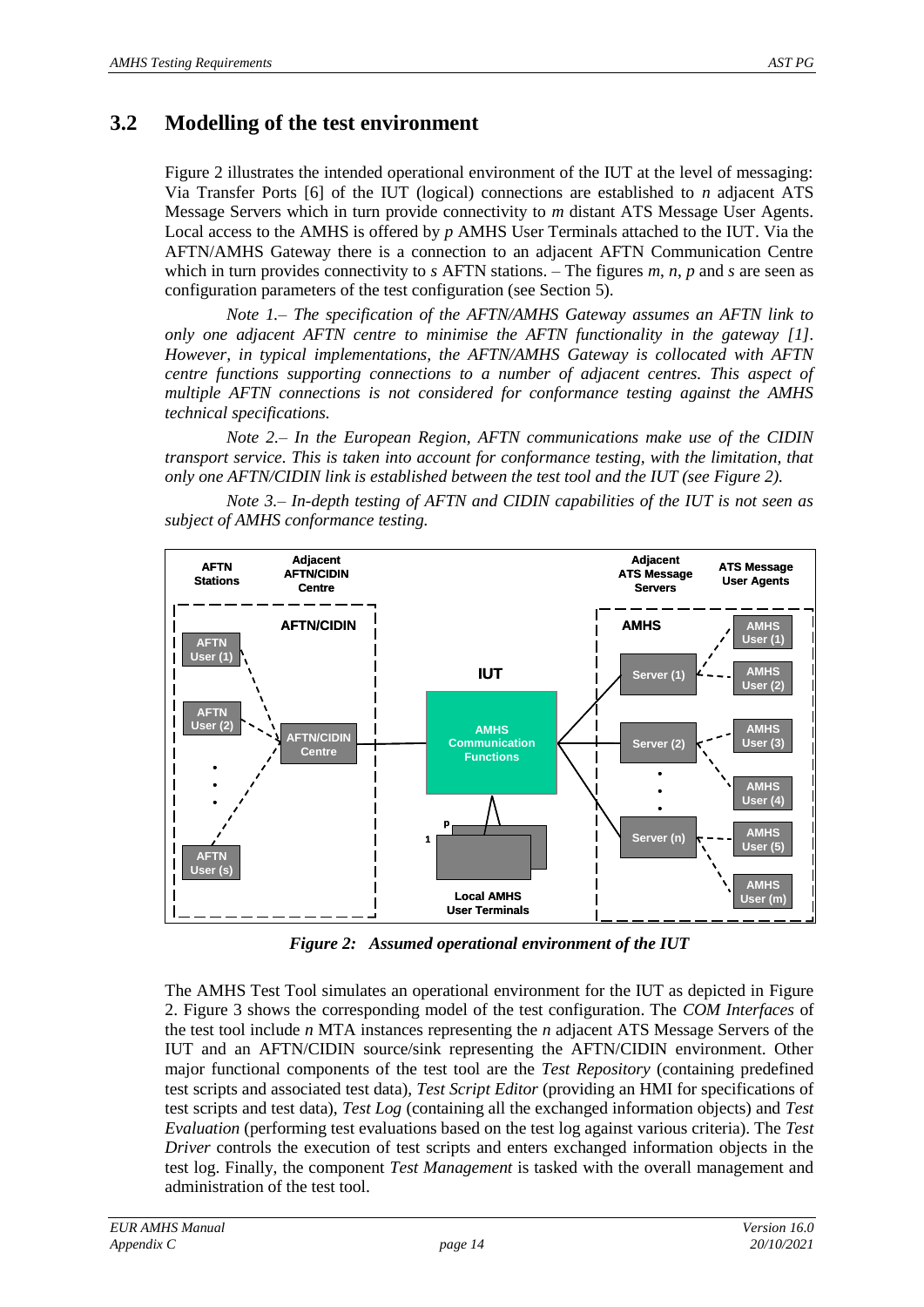

*Figure 3: Model of the test environment*

<span id="page-14-0"></span>The IUT is represented in the modelled test configuration (*[Figure 3](#page-14-0)*) by its functional components which will be subject of testing, i.e. AMHS transfer, AMHS submission/delivery and AMHS gateway functions (cf. Section [3.1\)](#page-11-2). The inclusion of other indicated components of the IUT (as Systems Management Interface) will be addressed in subsequent sections.

The *n* MTA names, the addresses of the *m* ATS Message User Agents, *s* AFTN stations and *p* AMHS User Terminals are considered as configuration parameters which are jointly set up in the IUT and AMHS Test Tool.

*Note.– The above outlined functional model includes an abstract, logical view on the AMHS Test Tool for the purpose of understanding the intended testing approach. The real design of the test tool is subject of separate documentation.*

## <span id="page-14-2"></span>**3.3 Used Transport Service for AMHS**

There is a common understanding in the European Region to implement (at least initially) the AMHS on top of an IP infrastructure. In terms of communications: The ISO Transport Service of the class TP0 will be provided over a TCP/IP stack by using the convergence function defined with RFC 1006. The AMHS communications in the test configuration follow this European approach.

*Note.– Further extensions of the AMHS Test Tool may also support the ATN Internet Communications Service (aspect of inter-Regional or boundary centres) and TP0 over X.25 (ECG requirement).*

## <span id="page-14-1"></span>**3.4 Communication with the AFTN**

The AMHS technical specifications [\[1\]](#page-4-3) specify for the AFTN/AMHS Gateway an AFTN interface by referring to Annex 10, Volume II [\[3\]](#page-4-7), i.e. the (asynchronous) *AFTN Teletypewriter Procedures* apply. However, in the European Region, typically, AFTN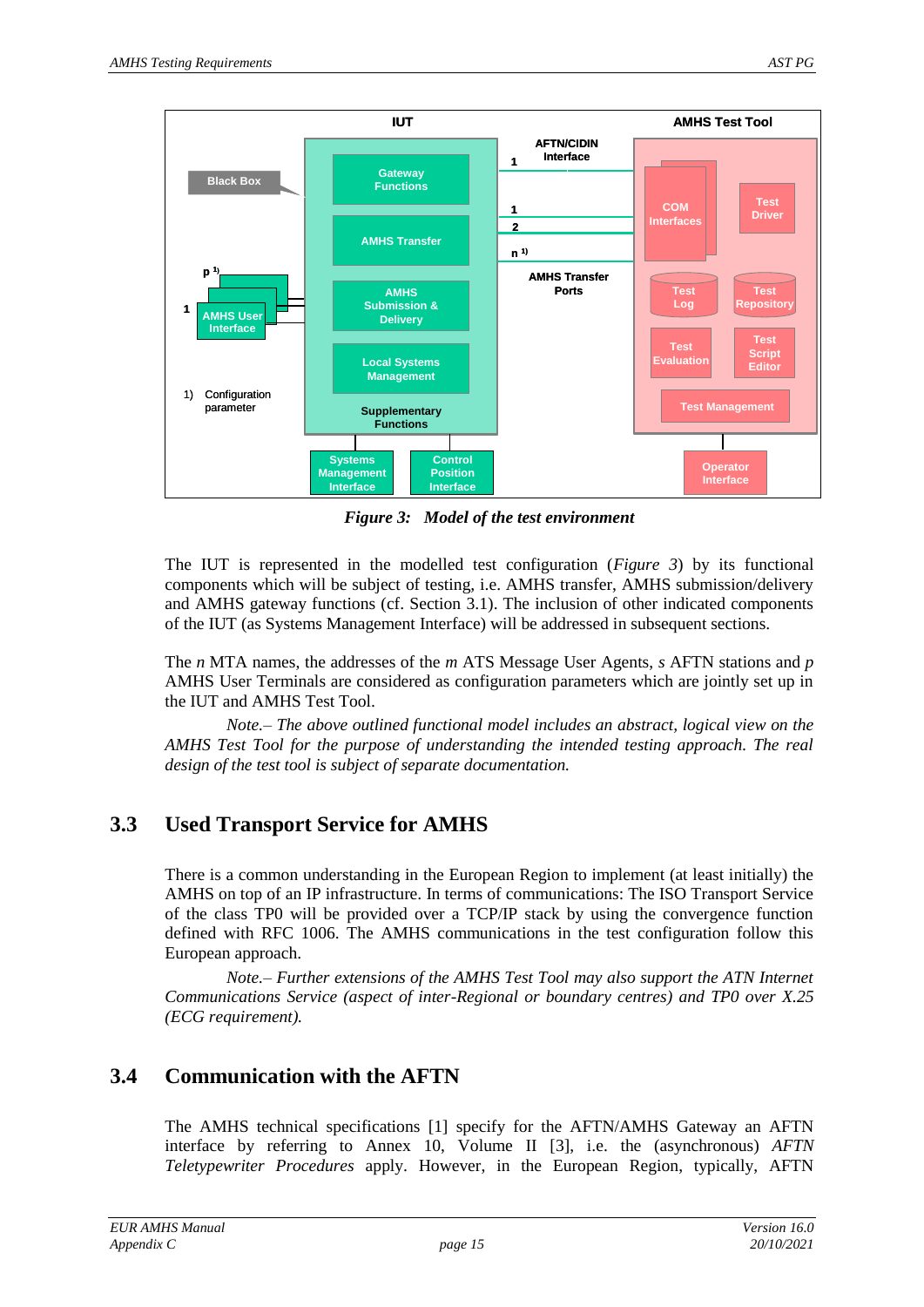communications make use of the CIDIN transport service. Therefore, the AMHS Test Tool should support CIDIN communication in connection with the "AFTN application" [\[4\]](#page-4-8).

*Note.– Extensions of the AMHS Test Tool may also support AFTN asynchronous communications and/or AFTN over X.25.*

## <span id="page-15-0"></span>**3.5 Points of Reference for testing**

With the black-box view at the IUT, the verification of implemented functionality is limited to test inputs and examination of resulting responses at external (open) interfaces of the IUT. Standardised interfaces of the IUT are directly interfaced by the AMHS Test Tool. At nonstandardised (proprietary) user interfaces of the IUT, observation of operator inputs and displayed information is needed. Example: Origination of IPMs to be submitted or presentation of delivered IPMs at local AMHS user interfaces.

Such interfaces of the IUT which are used for conformance testing are referred to as *points of reference*. In the following, these points of reference will be detailed with reference to [Figure](#page-14-0)  [3.](#page-14-0)

#### **3.5.1 Standardised points of reference**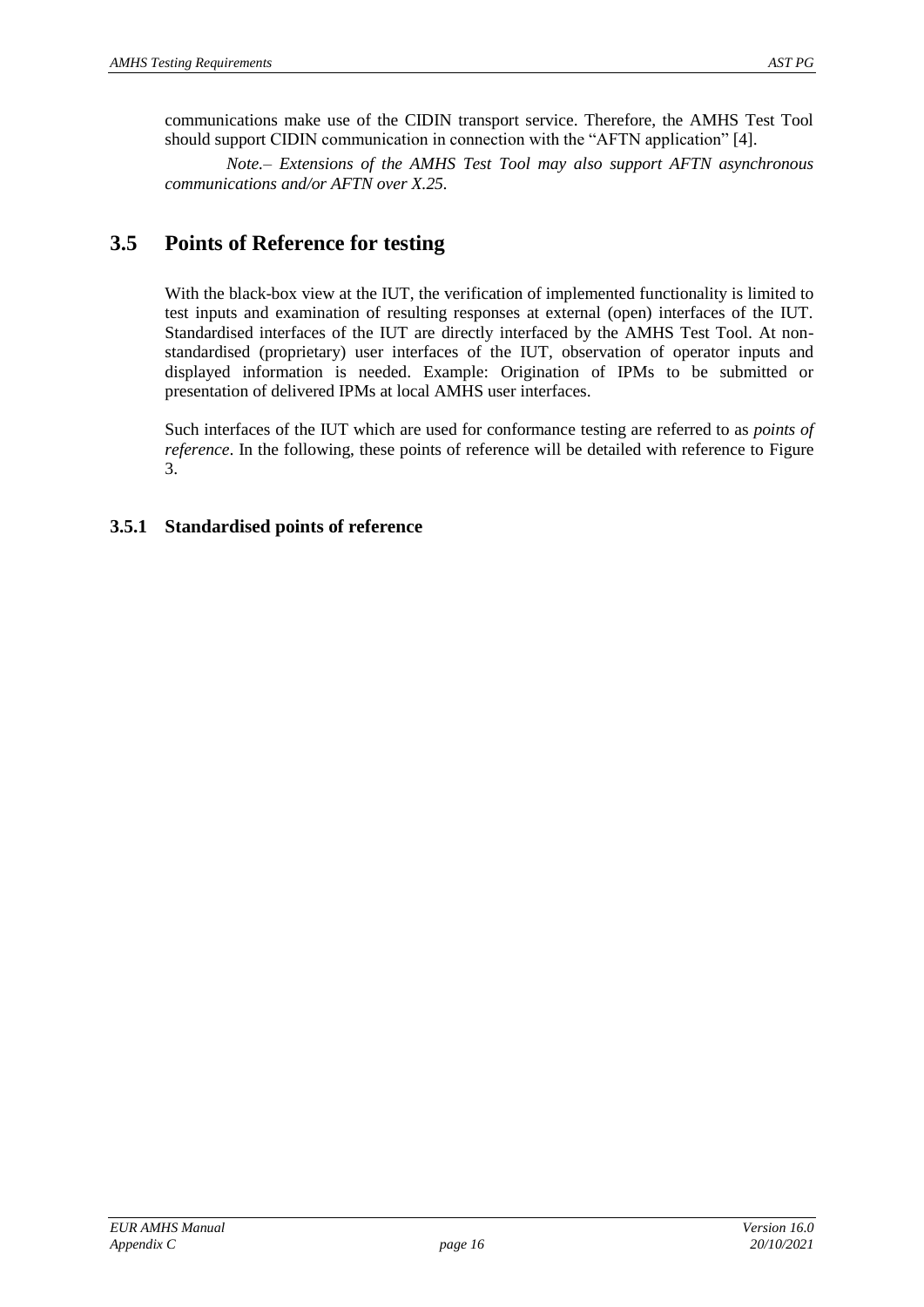#### <span id="page-16-1"></span>**3.5.1.1 AMHS Communications**

The IUT shall offer *Transfer Ports* [\[6\]](#page-4-5) for P1 communication with *n* adjacent ATS Message Servers. The lower protocol layers (layers 1 to 4) shall be configured as indicated below:

| Layer 4         | Layer 3 | Layer 2         | Layer 1         |
|-----------------|---------|-----------------|-----------------|
| ISO TPO         | IPv4    | <b>ISO LLC1</b> | $10/100$ Base T |
| <b>RFC</b> 1006 |         |                 | (Ethernet)      |
| <b>TCP</b>      |         |                 |                 |

*Table 1: Lower protocol layers (AMHS communications)*

<span id="page-16-0"></span>The Transfer Ports of the IUT and AMHS Test Tool shall be physically interconnected via a LAN (Ethernet).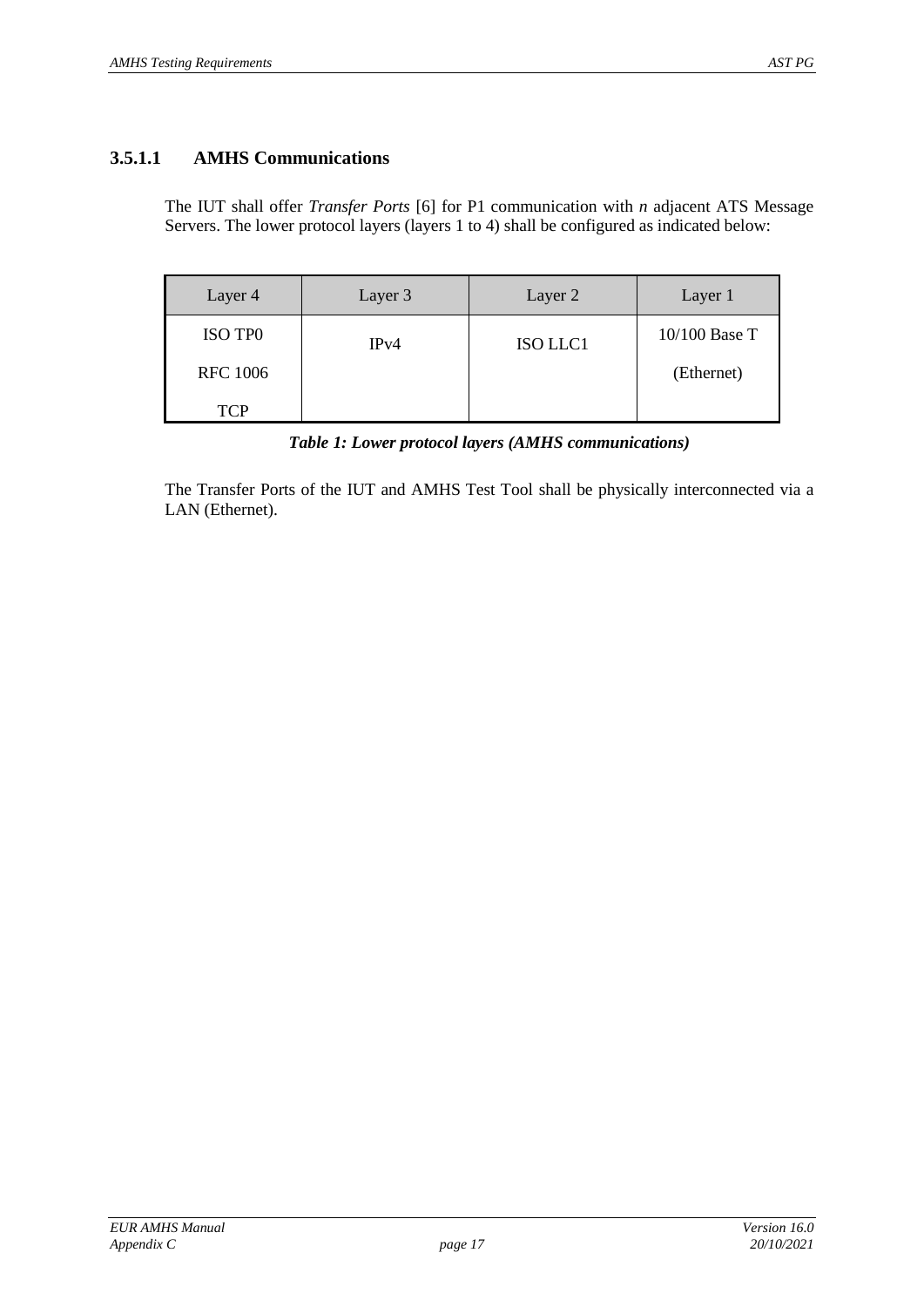#### <span id="page-17-1"></span>**3.5.1.2 AFTN/CIDIN Communications**

The IUT should offer a AFTN/CIDIN interface. That means, the IUT conveys AFTNformatted messages by using the CIDIN transport service (cf. Section [3.4\)](#page-14-1). The CIDIN protocol layers are configured as follows:

| Layer 4                | Layer 3             | Layer 2     | Layer 1                           |
|------------------------|---------------------|-------------|-----------------------------------|
| <b>CIDIN</b>           | <b>CIDIN</b>        | <b>HDLC</b> | $X.21/V.11$ or<br>$X.21$ bis/V.28 |
| <b>Transport Layer</b> | Network Layer (3b), |             |                                   |
|                        | Network Layer (3a): |             |                                   |
|                        | $X.25$ (PVC)        |             |                                   |

#### *Table 2: Lower protocol layers (AFTN/CIDIN communications)*

<span id="page-17-0"></span>*Note.– If the IUT supports only AFTN asynchronous communications or AFTN over X.25 the "Extensions" of the AMHS Test Tool has to be used. The conformance testing is independent from the physical connection used.*

#### **3.5.2 Proprietary points of reference**

The scope of conformance testing includes submission and delivery operations with local *AMHS user interfaces* of the IUT. Notifications for specified out-of-line situations shall be sent to the *Control Position* of the AFTN/AMHS Gateway [\[1\]](#page-4-3). Furthermore, traffic logs generated by the IUT during test execution have to be verified against the AMHS technical specifications [\[1\]](#page-4-3) by means of retrieval services provided at the IUT's *Operator Positions*.

The format of input and presentation of test data at the above identified three working positions is seen as a local implementation matter and is, therefore, out of scope of conformance testing. The inclusion of these working positions in testing is limited to observation and interpretation of test data.

Below, the three types of working positions are handled in more detail.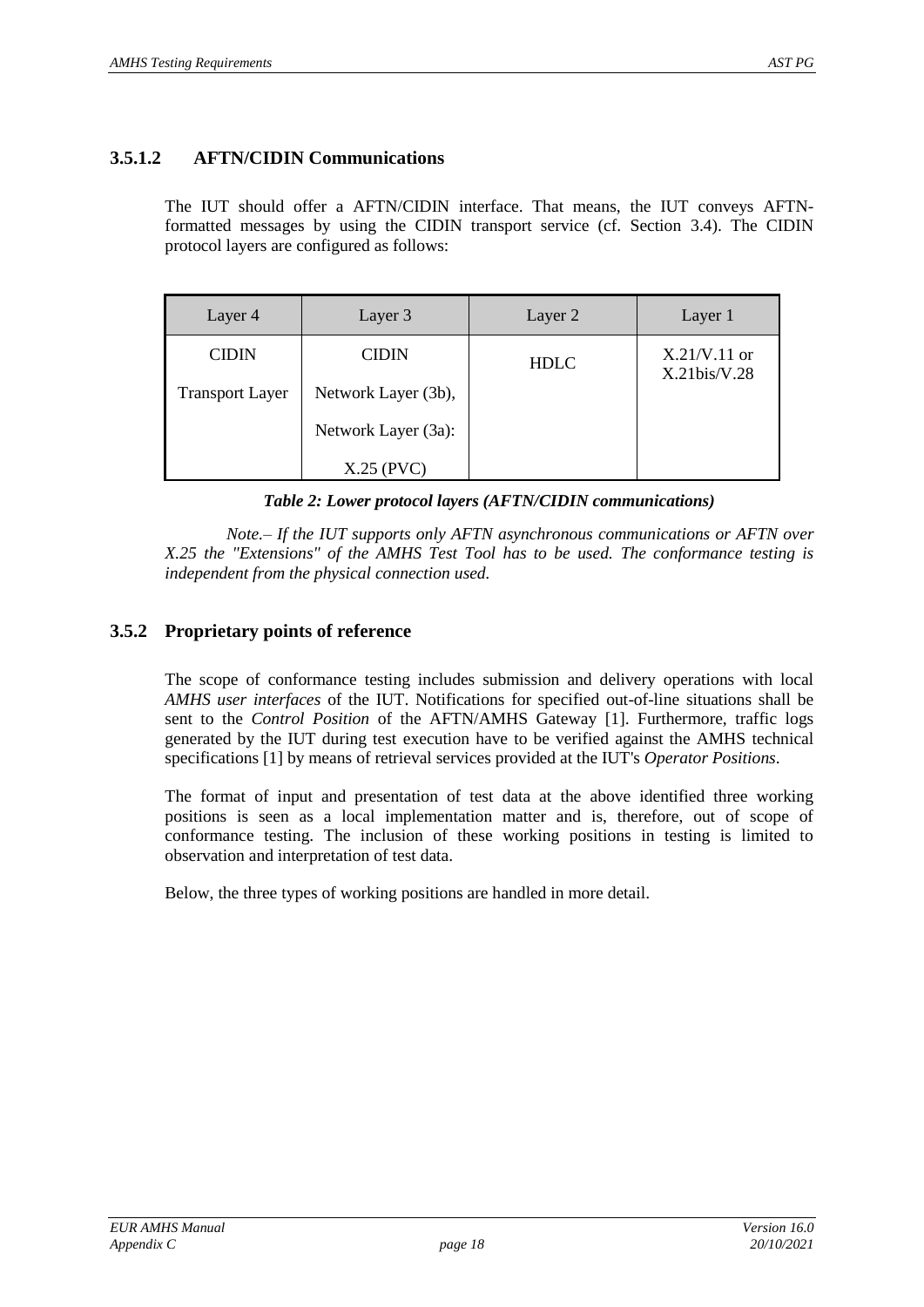#### **3.5.2.1 AMHS user interface**

AMHS user interfaces provided at the IUT allow submission of IPMs and Probes and in the opposite direction reception of delivered IPMs, IPNs and Reports that have to be brought to the attention of AMHS users. The format of input and presentation of the mentioned AMHS information objects is seen as subject of implementation. The inclusion of submission and delivery operations in conformance testing requires operator observation and interaction during test execution.

*Note.– Although the MTS access is seen as an implementation matter when supporting only the Basic ATS Message Handling Service, conformance testing is also used to verify the correct mapping of originated information objects onto P1 information objects; vice versa delivery operations have to map P1 information objects onto displayed objects in a correct manner.*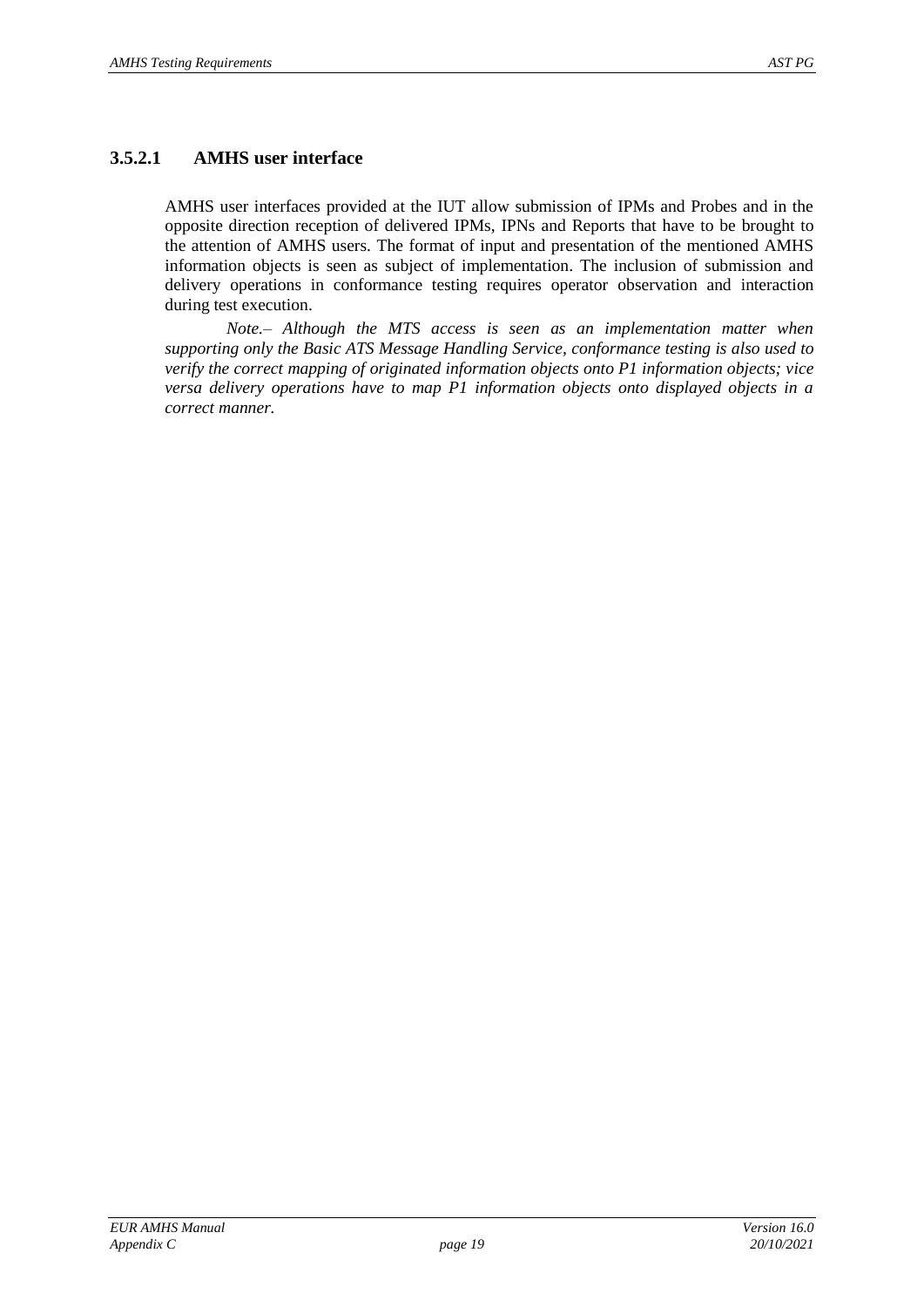#### **3.5.2.2 Control Position**

There is an AMHS technical specification requirement to notify the Control Position of the AFTN/AMHS Gateway on specified deviations from the gateway's normal operations. Notifications may be issued for the operators information only or may require operator assistance for recovery from an occurred communication problem. How the Control Position is implemented is out of scope of the AMHS technical specifications. However, the correct presentation of notifications at the IUT's Control Position is seen as subject of conformance testing. Appropriate observations have to accompany certain test exercises.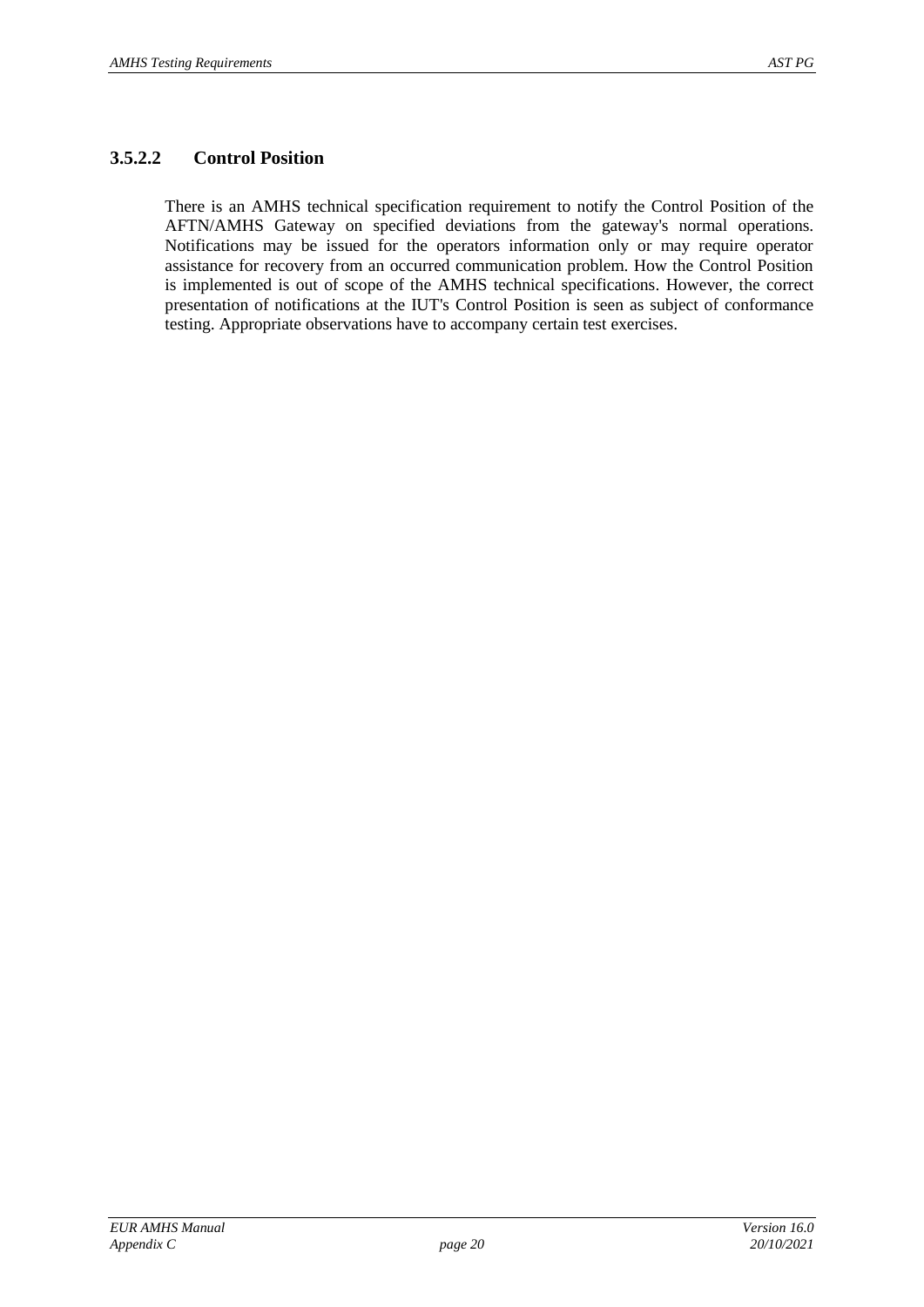#### <span id="page-20-0"></span>**3.5.2.3 Access to systems management functions**

Access to IUT's systems management functions by means of a related working position shall be possible for:

- Preparation of the IUT for the test configuration, and
- verification of traffic logs generated by the IUT during test exercises.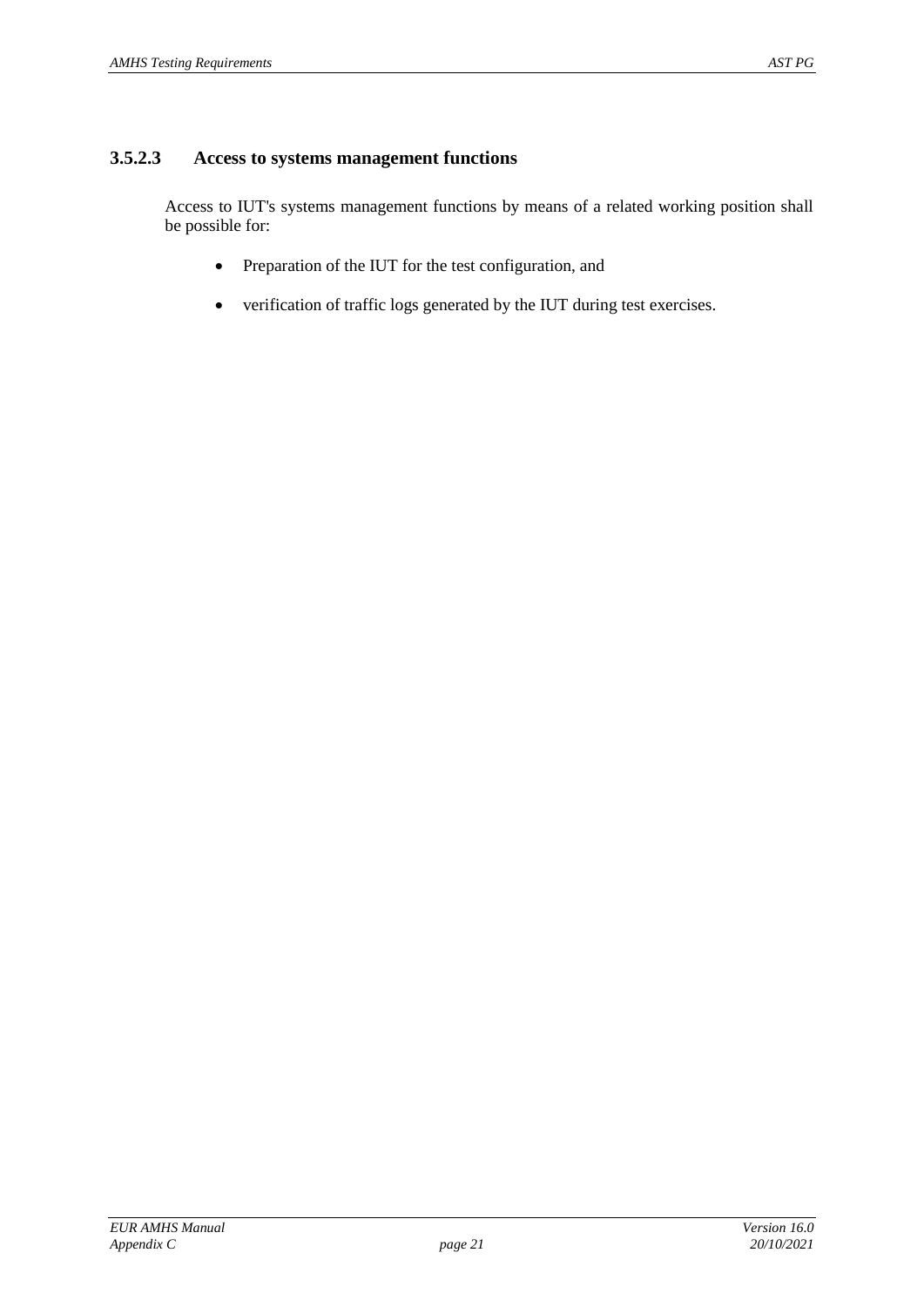## <span id="page-21-0"></span>**4. Supported Scope of Conformance Testing**

## **4.1 General aspects**

The scope of testing covers the (native) AMHS communications and interoperations with the AFTN/CIDIN by means of the AFTN/AMHS Gateway. The AFTN/CIDIN interface is tested for verification of the gateway's capability to intercommunicate with AFTN/CIDIN, however, is not subject of dedicated conformance testing.

Communication services at lower communication layers (as TCP/IP, X.25, LAN) support the interconnection between the AMHS system and the AMHS Test Tool. In this way, lower communication layers will be included in the test tool, however, there is no intention performing lower layer protocol testing.

The following aspects of conformance testing shall be taken into account:

- *Protocol testing*, encompassing intra-AMHS communications (MTS, IPMS) and AMHS to AFTN/CIDIN mappings (and vice versa).
- *Functionality testing*, to ensure the appropriate implementation of AMHS functionality and services (as message submission, transfer, delivery) including the correct mappings between AMHS information objects and user data made visible at users' working positions.
- *Resilience testing*, particularly with regard to the stability of an AMHS implementation against external communication failures.

The reference specification for AMHS testing is the *Basic ATS Message Handling Service* as specified in the AMHS technical specifications [\[1\]](#page-4-3).

*Note.– The incorporation of the Extended ATS Message Handling Service is to be conceptually taken into account in a later extension of the AMHS testing requirements.*

Below, the scope of conformance testing will be specified by definitions of generic *test groups* and related *test cases*. These definitions should be seen as a base (minimum) set which do not exclude testing using other equivalent or extended test arrangements.

### **4.2 Generic test configuration**

The scope of AMHS functions expected from the IUT is defined firstly by the implemented AMHS *functional components,* i.e. ATS Message Server, AFTN/AMHS Gateway and ATS Message User Agent and secondly by supplementing *system level provisions* as AMHS naming/addressing, AMHS parameters and AMHS traffic logging (see Section [3.1\)](#page-11-2).

[Figure 4](#page-22-0) places the above three functional components in a fictitious AMHS communication scenario with flows of AMHS information objects between two (*direct*) AMHS users. In addition, an AFTN/AMHS Gateway supports intercommunication with AFTN users (i.e. *indirect* users of the AMHS). The position of the gateway in [Figure 4](#page-22-0) should be seen just as an example.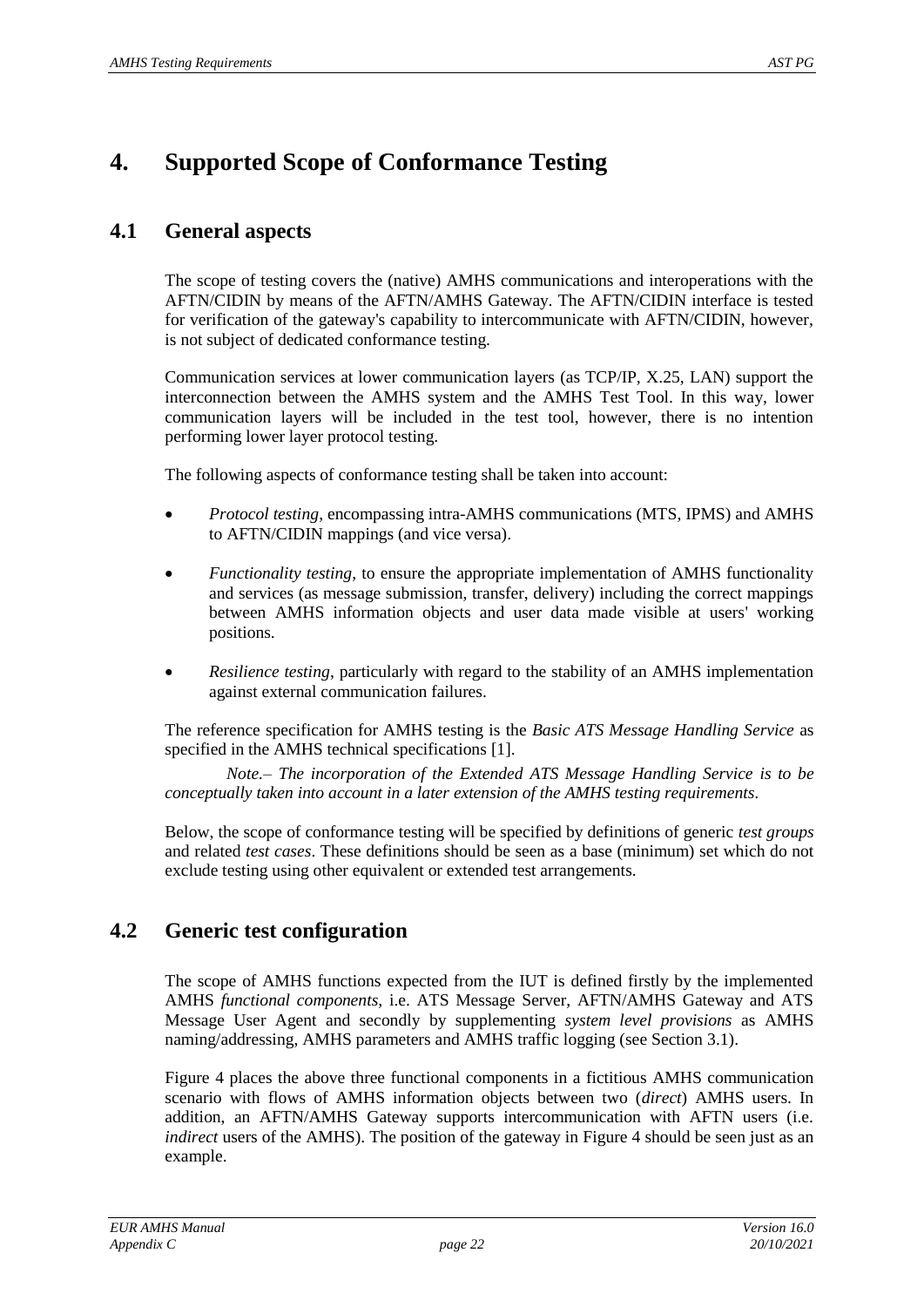

<span id="page-22-0"></span>*Figure 4: Generic AMHS communication scenario and used Points of Reference for conformance testing*

The points of references *R1* to *R7* (in [Figure 4\)](#page-22-0) are allocated to the communication scenario according to the principles which have been stated in Section [3.5.](#page-15-0) The points *R1* to *R3* correspond to communication interfaces which are addressed by the MHS profiles AMH11 or AMH22, respectively [\[8\]](#page-4-9), [\[10\]](#page-4-10). The exchange of IPMs and IPNs between the pair of ATS Message User Agents is subject of the MHS profile AMH21 [\[9\]](#page-4-11). Communications at the point *R4* follow the procedures laid down in Annex 10, Volume II, as far as applicable for the AFTN/AMHS Gateway.

The IUT is required to provide the communication functions of the ATS Message Server, ATS Message User Agent and AFTN/AMHS Gateway in any of their positions indicated in [Figure](#page-22-0)  [4.](#page-22-0) For related conformance testing the IUT is placed in various positions of the communication scenario [\(Figure 4\)](#page-22-0) and the AMHS Test Tool performs the functions of the corresponding AMHS peer entity (entities). The resulting generic test configuration is depicted in [Figure 5.](#page-23-0) The allocated points of reference *R1* to *R7* correspond to those of [Figure 4.](#page-22-0) The reference point R8 is added for identification of the IUT's systems management interface (see Section [3.5.2.3\)](#page-20-0).

*Note.– In consideration of testing implementations of the Basic ATS Message Handling Service no point of reference is allocated to the MTS access.*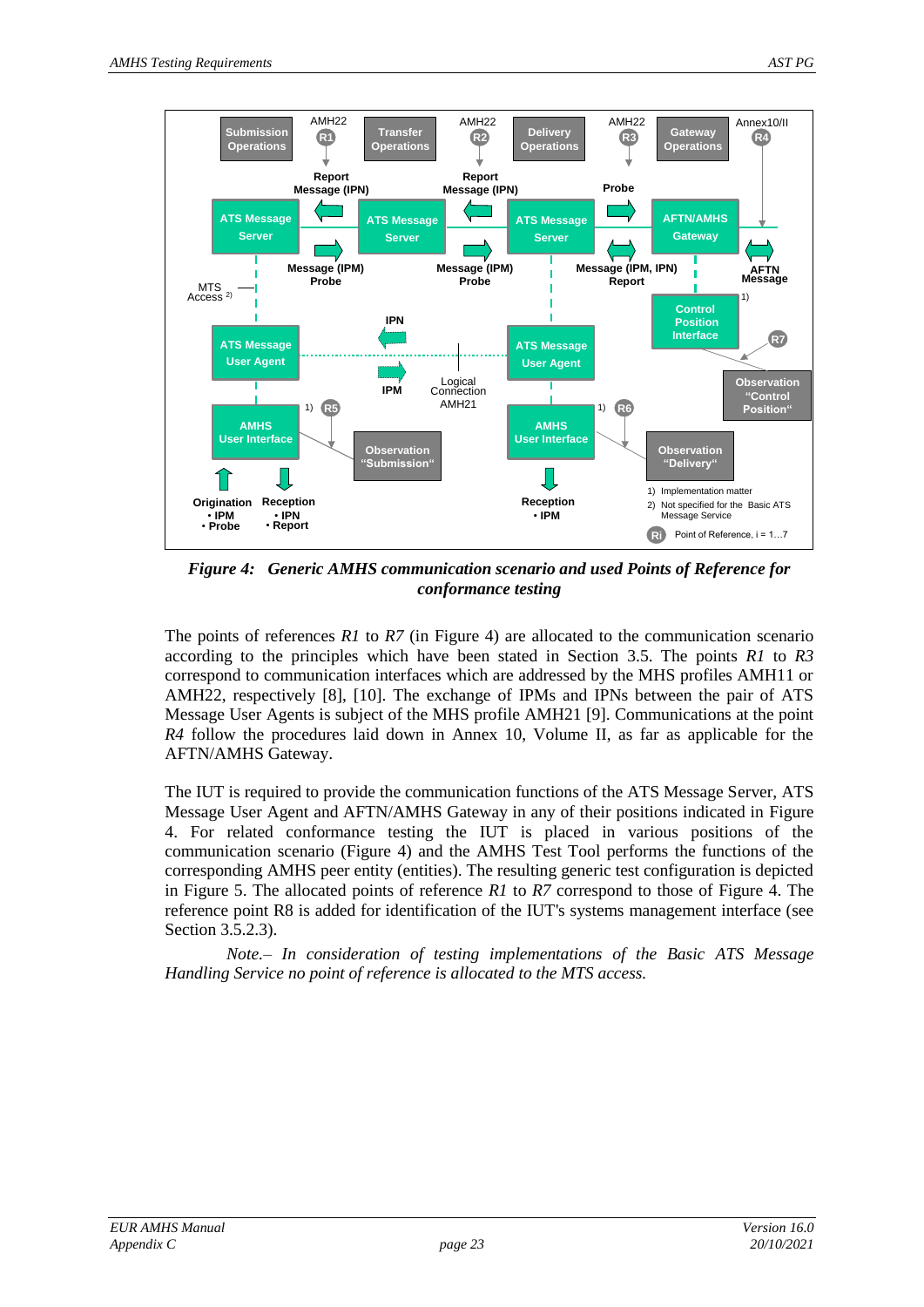

*Figure 5: Generic test configuration with points of reference*

<span id="page-23-0"></span>*Note.– In [Figure 5](#page-23-0) no AFTN user interface is forming part of the IUT. Such interfaces are outside of the scope of the specified AMHS functionality and are placed, therefore, in the IUT's test environment surrounding the IUT (see [Figure 2\)](#page-13-0). When testing AFTN/AMHS Gateway functions of the IUT the AFTN peer entities are always represented by the AMHS Test Tool. The AFTN related user actions are performed by the AMHS Test Tool itself.*

### <span id="page-23-1"></span>**4.3 Definition of test groups**

Generally, *test groups* provide a logical high-level ordering in test specifications (ISO 9646- 2). Typically, a single test group addresses a particular functional area for which an IUT claims conformance. In the following, AMHS test groups are defined for the purpose of specification of high-level requirements placed on an AMHS Test Tool.

[Figure 4](#page-22-0) identifies four types of AMHS functional areas to be supported by the IUT: *Submission*, *Transfer*, *Delivery* and *Gateway* Operations. These types of AMHS operations will constitute a first set of test groups. A second set of test groups is formed by the provisions at the AMHS system level as referred to in Section [3.1.1,](#page-11-3) i.e. *Naming & Addressing*, *Parameters* and *Traffic Logging*.

The defined test groups reflect the external view of the IUT's functionality and are independent of the chosen implementation model. Below, the defined test groups are handled in detail.

For each of the handled test groups the correspondent test configuration is indicated. These test configurations are of generic nature. In practice, test configurations may be combined for study of local interworking between functional areas in an IUT. Example: Combined test cases for message submission and local gateway functions.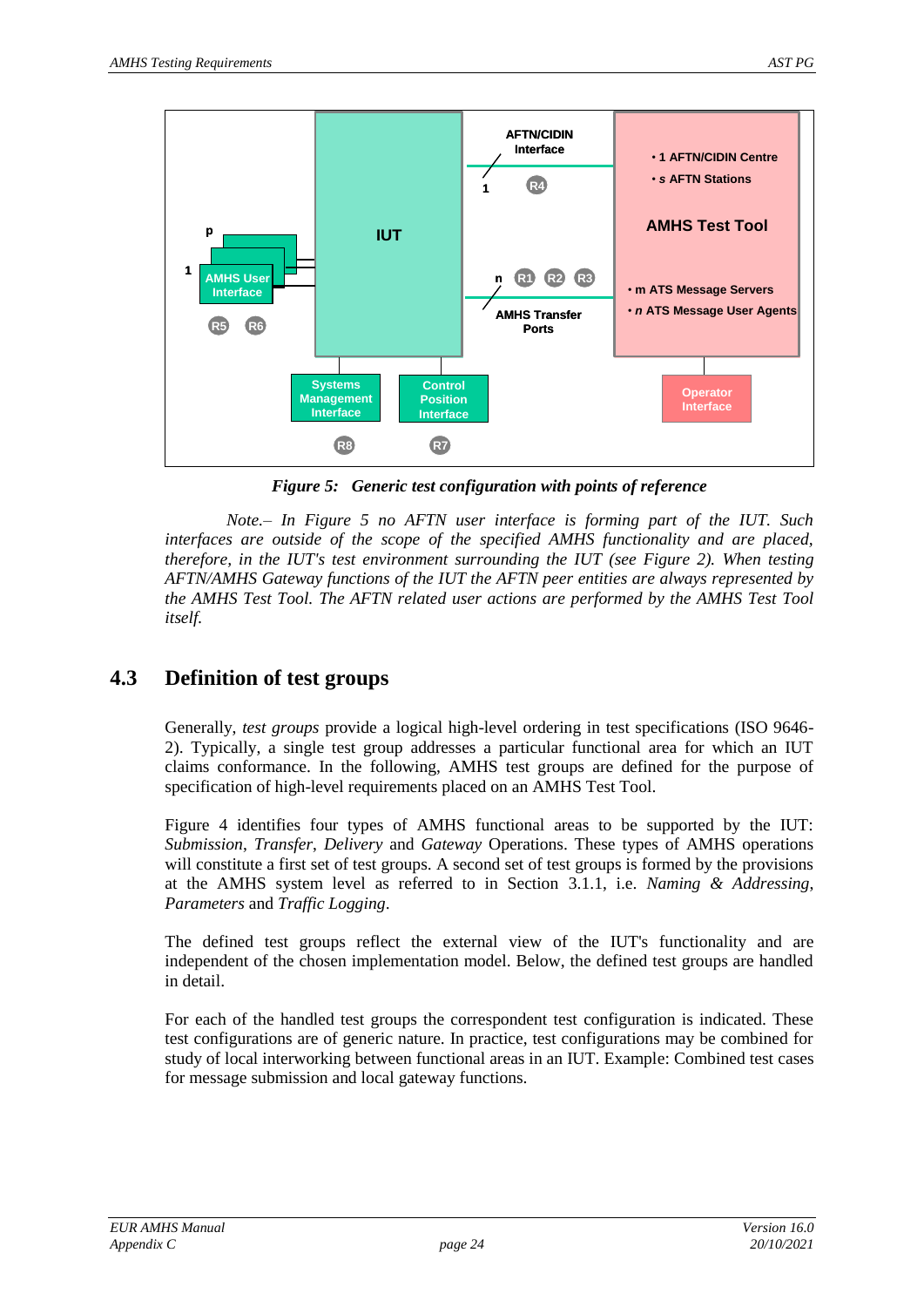#### <span id="page-24-1"></span>**4.3.1 Submission operations**

Subject of the test group *Submission* operations is the origination of *IPMs* and *Probes* at the AMHS user interfaces of the IUT and the related generation of *P1 information objects* for transfer to adjacent ATS Message Servers; returned *Reports* and *IPNs* have to be displayed at the IUT in an appropriate manner (see [Figure 4\)](#page-22-0).

[Figure 6](#page-24-0) depicts the test configuration for verification of the *Submission* operations. The test configuration follows from [Figure 4](#page-22-0) and [Figure 5.](#page-23-0)



*Figure 6: Test configuration "Submission"*

<span id="page-24-0"></span>For testing of the *Submission* operations the following actions may be performed:

- At an AMHS user interface of the IUT (reference point *R5* in [Figure 6\)](#page-24-0) predefined IPMs and Probes are originated for intended recipients. The AMHS Test Tool at the transfer ports of the IUT (*R1*) verifies the correct generation of the related Messages (IPMs) and Probes.
- In the opposite direction, the AMHS Test Tool responds at the transfer ports of the IUT (*R1*) with valid and invalid Messages containing IPNs (upon IPMs) and Reports (upon IPMs and Probes). The presentation of valid IPNs and Reports is observed at the originator's AMHS user interface (*R5*). Invalid responses may effect error notifications at an operator position of the IUT (fault management).

*Note.– The local rejection of erroneous originations of IPMs and Probes at IUT's user interfaces is seen as a local implementation matter and is, therefore, out of the scope of conformance testing.*

#### **4.3.2 Transfer operations**

Subject of the test group *Transfer* operations is the transfer of P1 information objects (i.e. Message, Report, Probe) by the IUT. Rejected transfers of messages and probes have to be indicated by returning of Non-Delivery Reports (NDR). The test group includes handling of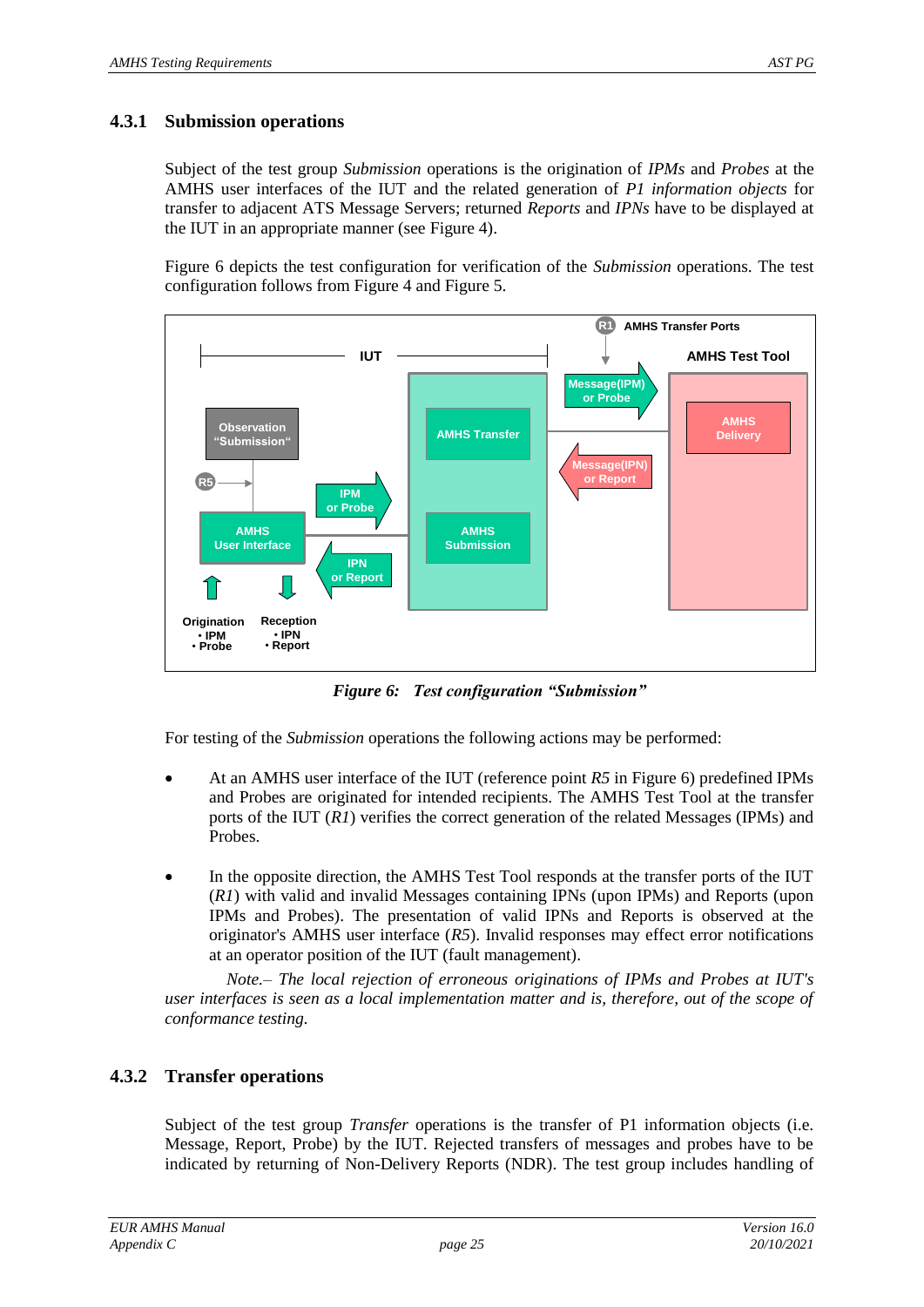multiple recipient addresses (multiple dissemination) and the expansion of Distribution Lists (DLs).

[Figure 7](#page-25-0) depicts the test configuration for verification of the *Transfer* operations. The test configuration follows from [Figure 4](#page-22-0) and [Figure 5.](#page-23-0)



*Figure 7: Test configuration "Transfer"*

<span id="page-25-0"></span>For testing of the *Transfer* operations the following actions may be performed:

- The AMHS Test Tool provides the IUT at its transfer ports (reference point *R1* in [Figure 7\)](#page-25-0) with valid and invalid Messages (containing IPMs or IPNs), Reports and Probes with recipient addresses which are *not* local to the IUT.
- The IUT responds at its transfer ports  $(RI)$  with the output of one or more Messages, (due to multiple dissemination and/or DL resolution), one or more Probes (multiple dissemination) or just the received Reports. The AMHS Test Tool verifies the expected IUT behaviour. Invalid information objects generated by the AMHS Test Tool may effect error notifications at an operator position of the IUT (fault management).

#### **4.3.3 Delivery operations**

Subject of the test group *Delivery* operations is the display of received Messages (IPMs) at AMHS user interfaces of the IUT. In addition, the IUT shall generate Reports (DR, NDR) and/or IPNs (RN, NRN) according to the requests contained in the received Messages and Probes.

[Figure 8](#page-26-0) depicts the test configuration for verification of the *delivery* operations. The test configuration follows from [Figure 4](#page-22-0) and [Figure 5.](#page-23-0)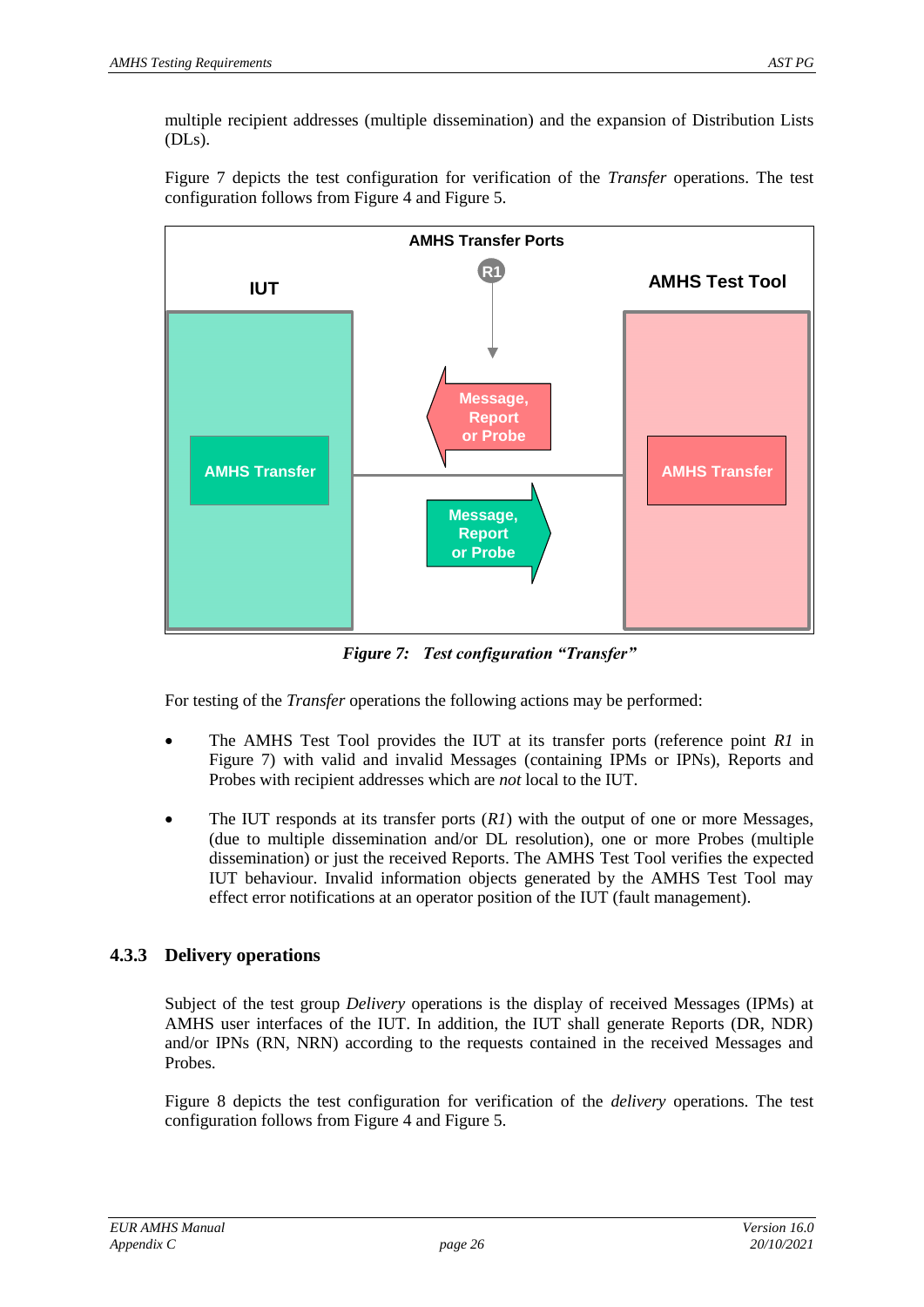

*Figure 8: Test configuration "Delivery"*

<span id="page-26-0"></span>For testing of the *Delivery* operations the following actions may be performed:

- The AMHS Test Tool provides the IUT at its transfer ports (reference point *R1* in [Figure 8\)](#page-26-0) with valid and invalid Messages (containing IPMs) and Probes, both with recipient addresses which are local to the IUT.
- The IUT may respond with one or more of the following actions:
	- Display the received IPM at the appropriate AMHS user interface (*R6*),
	- Returning a Message (IPN) at its transfer Port (*R1*) according to the given *receipt notification request* in the subject IPM,
	- Returning a Report (DR or NDR) at its transfer ports (*R1*) according to the given *report request* in the subject Message or Probe.

#### <span id="page-26-1"></span>**4.3.4 Gateway operations**

Subject of the test group *Gateway* operations is the bi-directional conversion between AMHS and AFTN user messages and the handling of accompanying service information, i.e. AFTN SVC messages (SVC), AFTN acknowledgements message (SS ACK), AMHS Reports and AMHS Receipt Notifications. – Cf. AMHS technical specifications [\[1\]](#page-4-3) para. 4.2.1.4.

Considering the functional complexity of the AFTN/AMHS Gateway, the test group is logically subdivided in three sub-groups: 1) Flow of user message from AMHS to AFTN, 2) Flow of user message from AFTN to AMHS and 3) Handling of Probes. The sub-groups 1) and 2) include the handling of accompanying service information.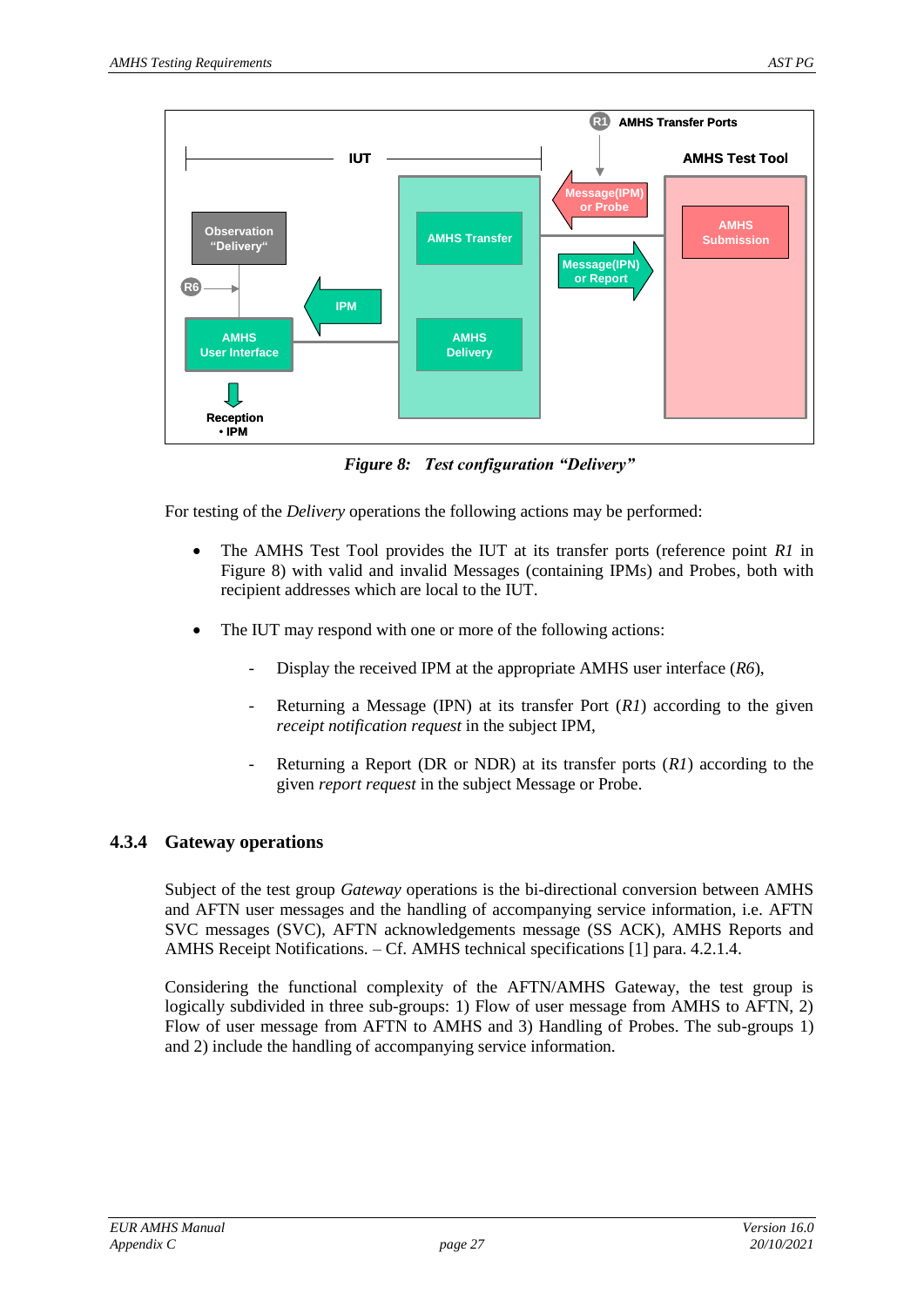#### **4.3.4.1 User Message from AMHS to AFTN**

[Figure 9](#page-27-0) depicts the test configuration for verification of the *Gateway* operations for the flow of a user message from AMHS to AFTN. The test configuration follows from the [Figure 4](#page-22-0) and [Figure 5.](#page-23-0)



*Figure 9: Test configuration "Gateway" – User message from AMHS to AFTN*

<span id="page-27-0"></span>The following actions may be performed with the Gateway test configuration depicted in [Figure 9:](#page-27-0)

- The AMHS Test Tool provides the IUT at its transfer ports (reference point *R1* in [Figure 9\)](#page-27-0) with valid and invalid AMHS Messages containing IPMs. The IUT converts valid AMHS Messages to AFTN user messages which leave the IUT at its AFTN/CIDIN interface (*R4*), whereas invalid AMHS Messages are rejected by the IUT with Non-Delivery Reports (NDR) which are returned to the AMHS Test Tool using the IUT's transfer ports (*R1*).
- The AMHS Test Tool provides the IUT at its AFTN/CIDIN interface (*R4*) with an AFTN SVC message "ADS UNKNOWN" simulating the detection of an unknown destination address within the AFTN. The IUT converts the AFTN SVC message "ADS UNKNOWN" in a Non-Delivery Report (NDR). In exceptional situation, the AFTN SVC message "ADS UNKNOWN" is encapsulated by the IUT in an IPM. The NDR or IPM, respectively, is forwarded to the AMHS Test Tool via the IUT's transfer ports (*R1*).

*Note.– In order not to lose the originator indicator of the initial AFTN SVC message "ADS UNKNOWN" message, in Section 8.4 of this Manual, it is recommended*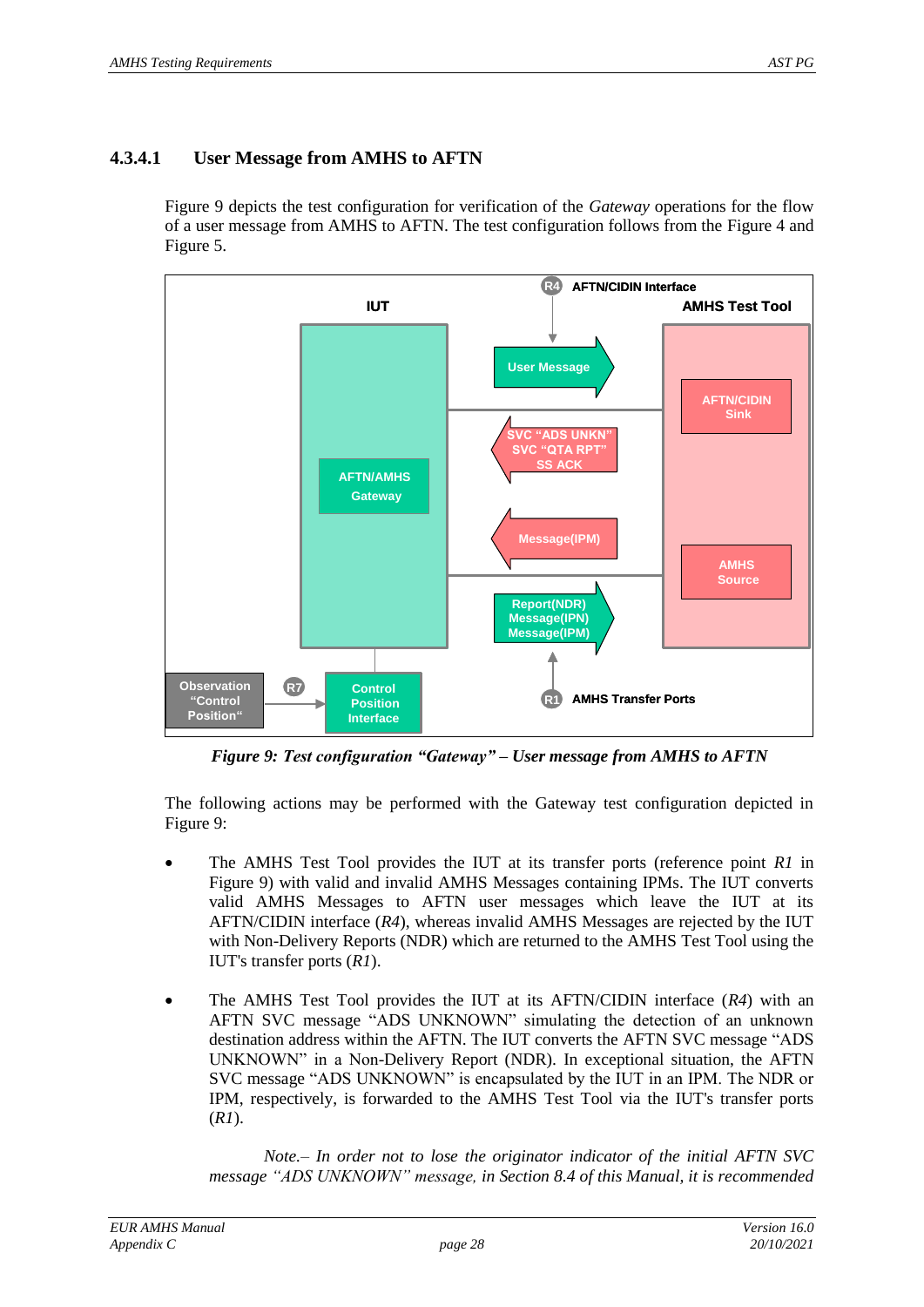*that the exceptional handling foreseen for such SVC messages in ICAO Doc 9880 be applied as standard, resulting in the encapsulation of each AFTN SVC message "ADS UNKNOWN" in an IPM.*

- The AMHS Test Tool provides the IUT at its AFTN/CIDIN interface (*R4*) with an AFTN acknowledgements message (SS ACK). The IUT converts the SS ACK in an IPN of the type Receipt Notification (RN). In exceptional situation, the SS ACK is encapsulated by the IUT in an IPM. The IPN or IPM, respectively, is forwarded to the AMHS Test Tool via the IUT's transfer ports (*R1*).
- The AMHS Test Tool provides the IUT at its AFTN/CIDIN interface (*R4*) with an AFTN SVC message "QTA RPT" requesting the repetition of an AFTN message sent before to a specified AFTN addressee. The IUT retransmits the respective AFTN message via its AFTN/AMHS interface (*R4*).

For certain out-of-line situations, which may occur during conversions in the AFTN/AMHS Gateway, the AMHS technical specifications [\[1\]](#page-4-3) specify error notifications to be forwarded to the gateway's Control Position. Such notifications have to be observed during test execution at the reference point *R7* in [Figure 9.](#page-27-0)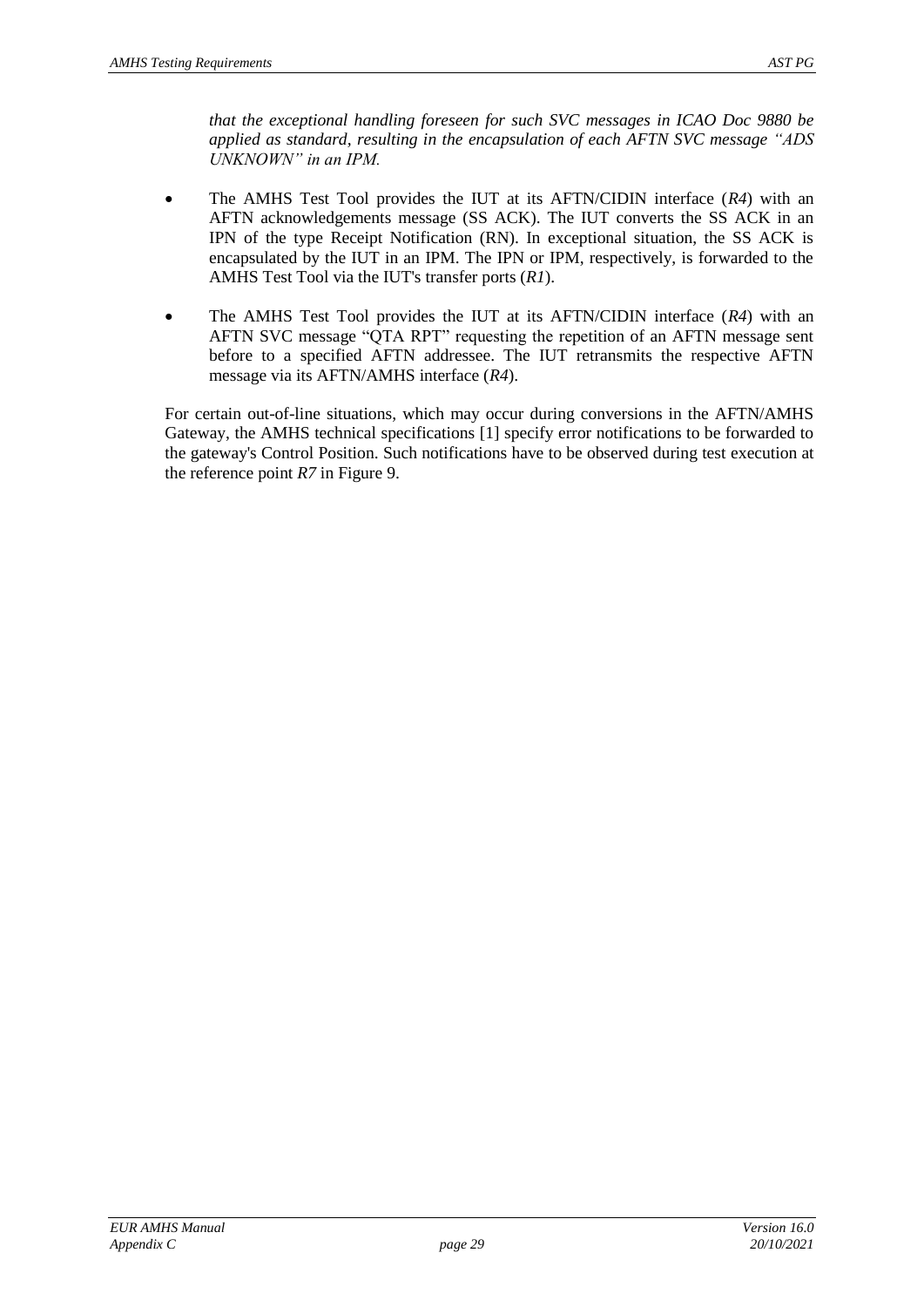#### **4.3.4.2 User message from AFTN to AMHS**

[Figure 10](#page-29-0) depicts the test configuration for verification of the *Gateway* operations for the flow of a user message from AFTN to AMHS. The test configuration follows from the [Figure 4](#page-22-0) and [Figure 5.](#page-23-0)



*Figure 10: Test configuration "Gateway" – User message from AFTN to AMHS*

<span id="page-29-0"></span>The following actions may be performed with the Gateway test configuration depicted in [Figure 10:](#page-29-0)

- The AMHS Test Tool provides the IUT at its AFTN/CIDIN interface (reference point *R4* in [Figure 10\)](#page-29-0) with valid and invalid AFTN user messages. The IUT converts valid AFTN user messages in AMHS messages containing IPMs which leave the IUT at its transfer ports (*R1*), whereas invalid AFTN user messages are handled according to locally implemented procedures. When the conversion of AFTN addressee indicators fails, the IUT returns AFTN SVC messages "ADS UNKNOWN" to the AFTN (AMHS Test Tool ) via its AFTN/CIDIN interface (R4).
- The AMHS Test Tool provides the IUT at its transfer ports (*R1*) with a Non-Delivery Report (NDR) simulating the detection of an unknown recipient address within the AMHS. The IUT converts the NDR in an AFTN SVC message "ADS UNKNOWN" which leaves the IUT via its AFTN/CIDIN interface (*R4*).
- The AMHS Test Tool provides the IUT at its transfer ports (*R1*) with an AMHS message containing a Receipt Notification (RN) indicating the reception of a SS-priority message at a specified AMHS recipient. The IUT converts the RN in a AFTN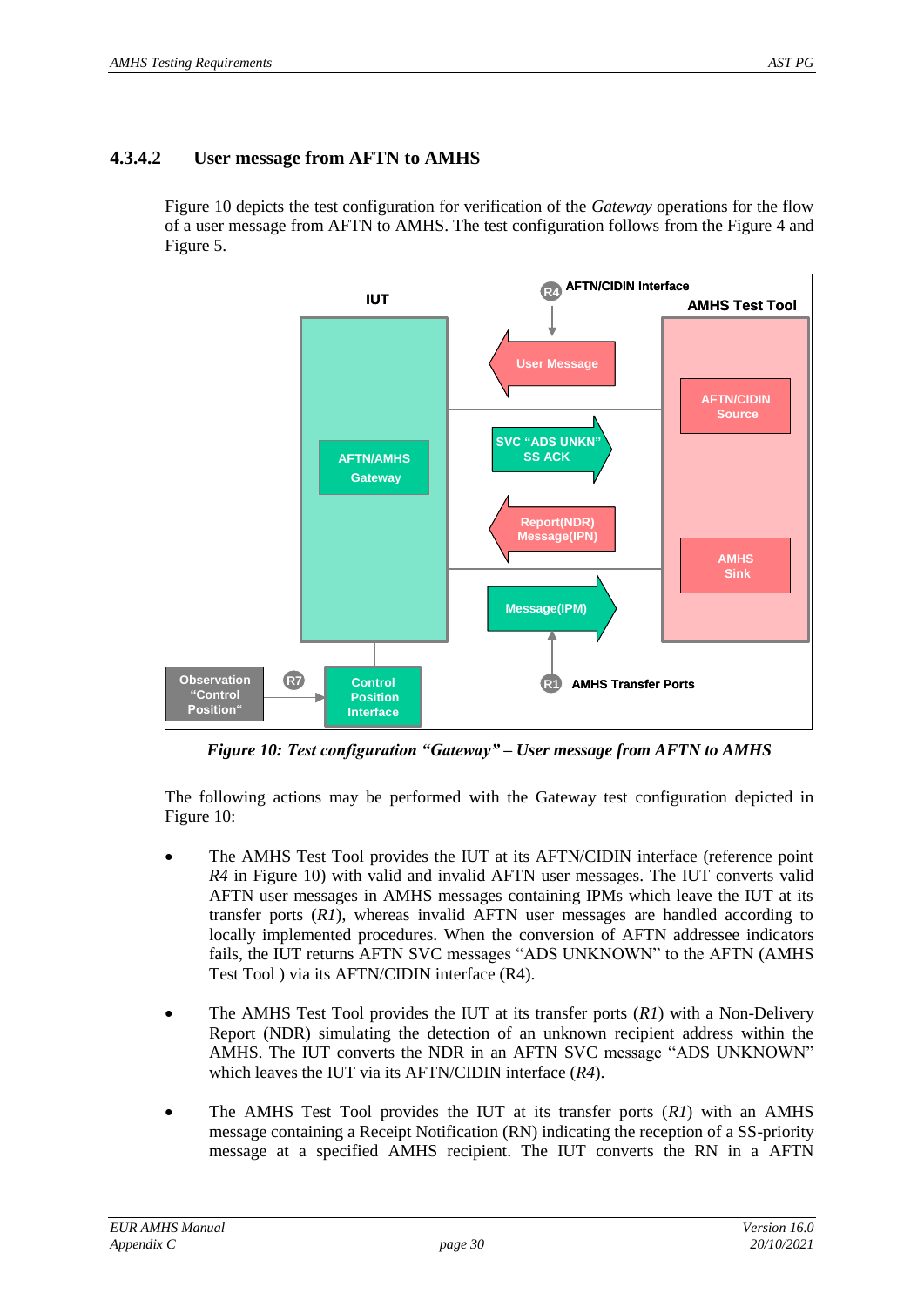acknowledgement message (SS ACK) which leaves the IUT via its AFTN/CIDIN interface (R4).

For certain out-of-line situations which may occur during conversions in the AFTN/AMHS Gateway, the AMHS technical specifications [\[1\]](#page-4-3) specify error notifications to be forwarded to the gateway's Control Position. Such notifications have to be observed during test execution at the reference point *R7* in [Figure 10.](#page-29-0)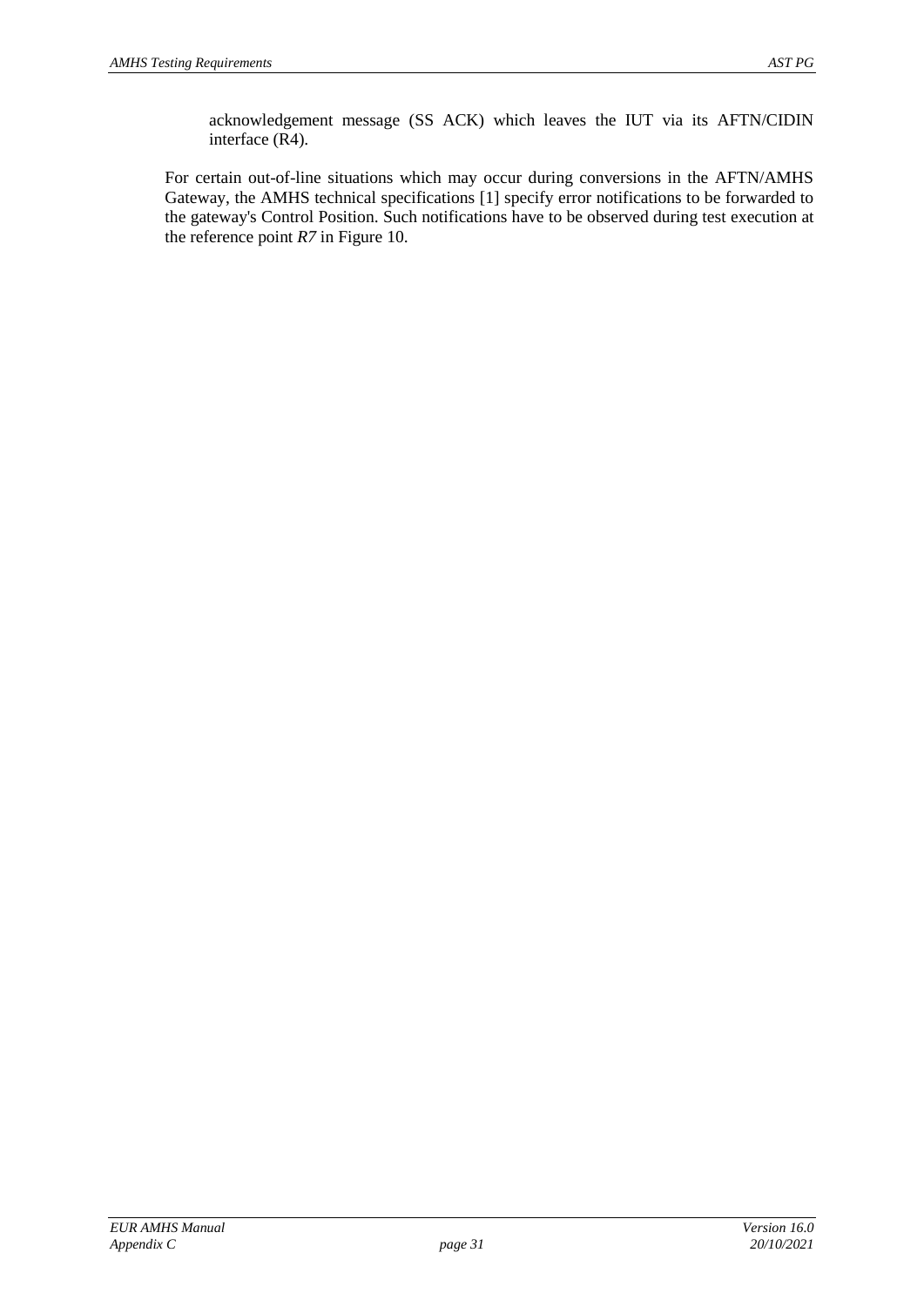#### **4.3.4.3 Handling of Probes**

[Figure 11](#page-31-0) depicts the test configuration for verification of the *Gateway* operations when receiving a Probe. The test configuration follows from [Figure 4](#page-22-0) and [Figure 5.](#page-23-0)



*Figure 11: Test configuration "Gateway" – Handling of Probes*

<span id="page-31-0"></span>The following actions may be performed with the Gateway test configuration depicted in [Figure 11:](#page-31-0)

- The AMHS Test Tool provides the IUT at its transfer ports (reference point *R1* in [Figure 11\)](#page-31-0) with valid and invalid Probes.
- The IUT verifies whether it can perform translation of the probe to an AFTN user message by comparing certain parameters in the Probe with the capability of its gateway function. The IUT generates, depending on the result of the verification, either a Delivery Report (DR) or a Non-Delivery Report (NDR) which is returned to the AMHS Test Tool via a transfer port (R1).

#### <span id="page-31-1"></span>**4.3.5 Naming and addressing**

Naming and addressing in the AMHS context relates to the unambiguously identification of 1) users to a global AMHS and 2) communication entities residing in the upper layers of the AMHS communication stack (AMHS technical specifications [\[1\]](#page-4-3), 2.5). The focus of conformance testing is on the IUT's capability to handle AMHS addressing schemes for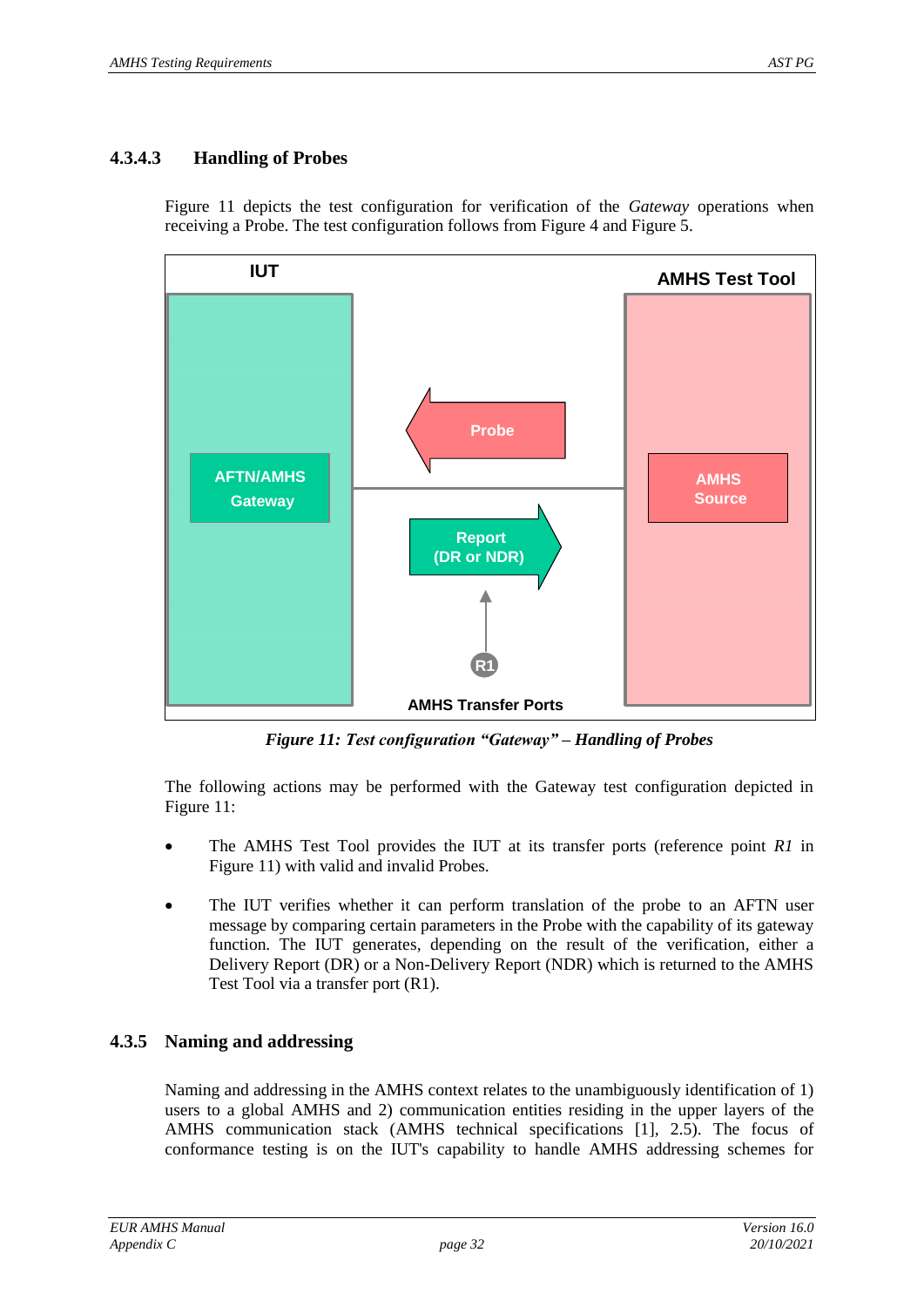identification of users. The second aspect is covered by setting up of configuration parameters in the test configuration (see Section [5\)](#page-37-0).

The AMHS technical specifications [\[1\]](#page-4-3) specify two user addressing schemes which are collectively referred to as MF-addressing schemes: the *XF-addressing scheme* and the *Common AMHS Addressing Scheme (CAAS)*. Preference should be given to the latter. In addition, the technical specifications allow to implement within an AMHS Management Domain *locally defined* schemes. The AMHS Test Tool supports the XF-addressing scheme and the CAAS. (Support of other addressing schemes may be subject of further extensions.)

The use of *directory names* is seen as a local matter when supporting the *Basic* ATS Message Handling Service (AMHS technical specifications [\[1\]](#page-4-3), 2.5.1.1.1). Their support by the AMHS Test Tool may be subject of further extensions meeting the requirements of the *Extended* ATS Message Handling Service.

An IUT's capability to handle MF-addressing schemes is already implicitly verified with the operations related test groups as defined in Sections [4.3.1](#page-24-1) to [4.3.4.](#page-26-1) However, for in-depth testing of implemented addressing features the establishment of a dedicated test group may be a suitable approach. Depending on the test purpose an appropriate test configuration may be selected from those depicted in [Figure 6](#page-24-0) to [Figure 10.](#page-29-0)

*Note.– The aspect of a dedicated test groups for in-depth testing of system level provisions applies also to the two remaining test groups defined below.*

#### **4.3.6 AMHS parameters**

The AMHS technical specifications [\[1\]](#page-4-3) section 3.3 specify a number of operational conventions which have the nature of parameters from the MHS point of view. These parameters relate to:

- Use of MF-addresses (see Section [4.3.5\)](#page-31-1)
- User data conventions
	- Only single body part in IPMs
	- ia5-text or ia5-text-body-part (Basic ATS Message Handling Service)
- Use of ATS-Message-Header in the body part of IPMs (Basic ATS Message Handling Service)
- Restriction of Notification Requests (IPMS) for SS-priority messages.

Neither the AMHS technical specifications nor the MHS standard with related ISPs include requirements concerning the minimum size of messages to be supported by AMHS implementations. Closing this gap, the SPACE study [\[11\]](#page-4-12) recommends for the European AMHS: 1) ATS Message Servers (MTAs) shall support at the minimum a P1 message length of 2 Mbytes and 2) ATS Message User Agents (UAs) shall accept initially a message-text length of at least 10 Kbytes (or 64 Kbytes according [\[18\]](#page-4-13)). To enable the transport of messages with multiple body-parts in MTAs, in the EUR AMHS profile this value is increased to at least 4Mbytes. The AMHS Test Tool should support testing with these values.

In-depth testing of the AMHS parameters may be performed by means of a dedicated test group. Depending on the test purpose an appropriate test configuration may be selected from those depicted in [Figure 6](#page-24-0) t[o Figure 10.](#page-29-0)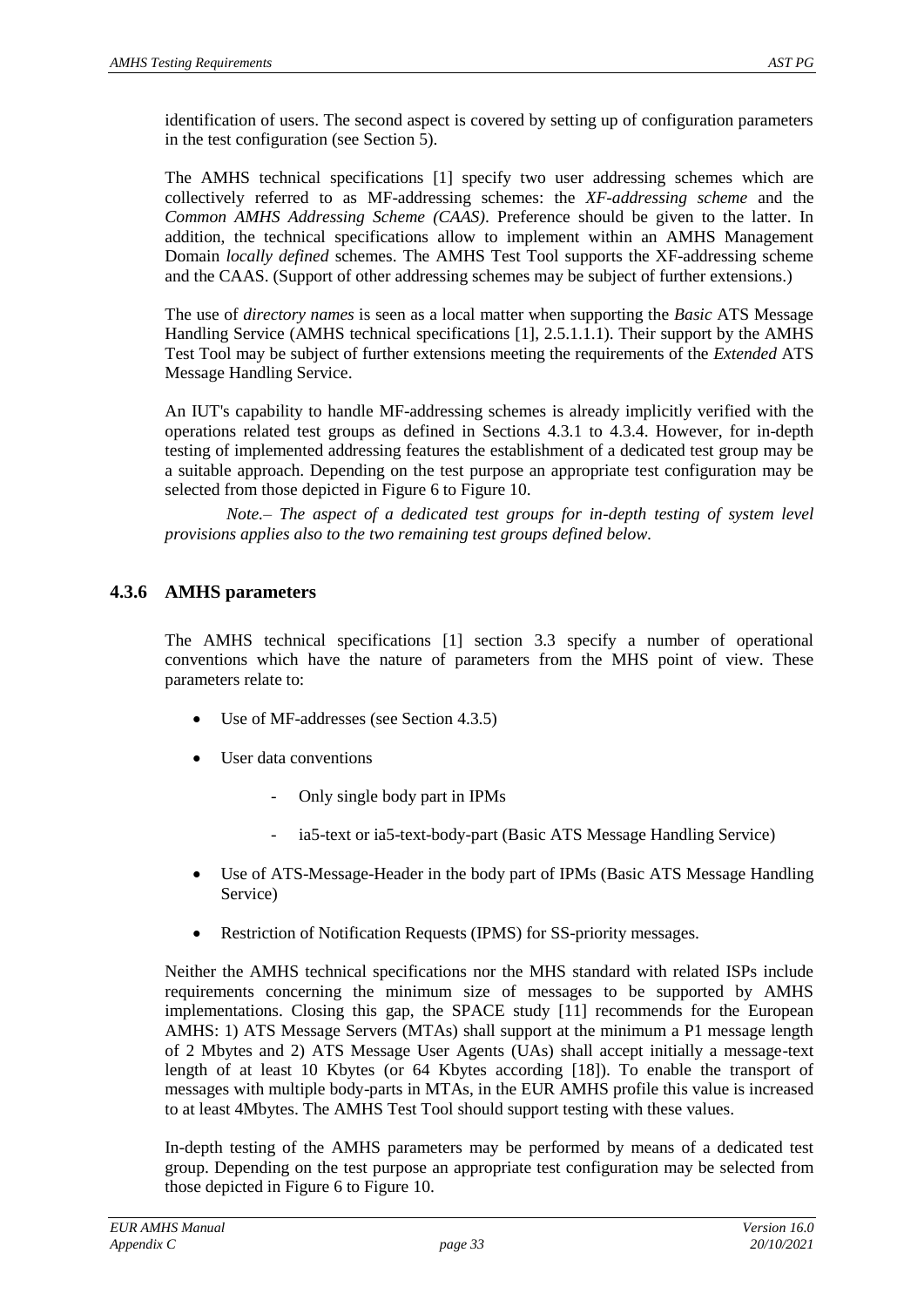#### **4.3.7 Traffic logging**

The AMHS technical specifications [\[1\]](#page-4-3) specify long-term (30 days) logging requirements for the various types of functional components of the AMHS. The requirements make it possible to perform message tracing through the AMHS, in particular when an investigation is needed. The query of the logged information is seen as a local implementation detail.

Logging requirements are placed on the following functional components of the AMHS:

- ATS Message User Agent [\[1\]](#page-4-3) Section 3.1.3
- ATS Message Server [\[1\]](#page-4-3) Section 3.2.3
- AFTN/AMHS Gateway concerning its sub-components
	- ATN component [\[1\]](#page-4-3) Section 4.2.2.6
	- Message Transfer and Control Unit (MTCU) [\[1\]](#page-4-3) Section 4.3.1
	- AFTN component  $-[1]$  $-[1]$  Section 4.2.1.8-11.

In-depth testing of the traffic logging may be performed by means of a dedicated test group. Depending on the test purpose an appropriate test configuration may be selected from those depicted in [Figure 6](#page-24-0) to [Figure 10.](#page-29-0) Verification of the logged information will make use of the local query and tracing provisions. Access is typically provided at the system management interface of the IUT (cf. reference point *R8* in [Figure 5\)](#page-23-0).

### **4.4 Definition of test cases**

According to ISO 9646-2 a *test case* comprises the actions to achieve a specific test purpose. Each test case normally has a single test purpose, such as that of verifying that the IUT has a certain required capability (e.g. the capability to support certain message lengths) or exhibits a certain required behaviour when a particular event occurs (e.g. transfer of submitted messages). Typically, a set of test cases aiming at a common functional area of an IUT are arranged to a *test group* (see Section [4.3\)](#page-23-1).

There may be many criteria for methodical definitions of test cases (within a test group) to achieve an envisaged confidence in a particular functional area of the IUT. [Figure 12](#page-34-0) depicts proposed two levels of high-order criteria for definitions of AMHS related test cases. The AMHS Test Tool should support conformance testing in a scope as outlined in [Figure 12.](#page-34-0)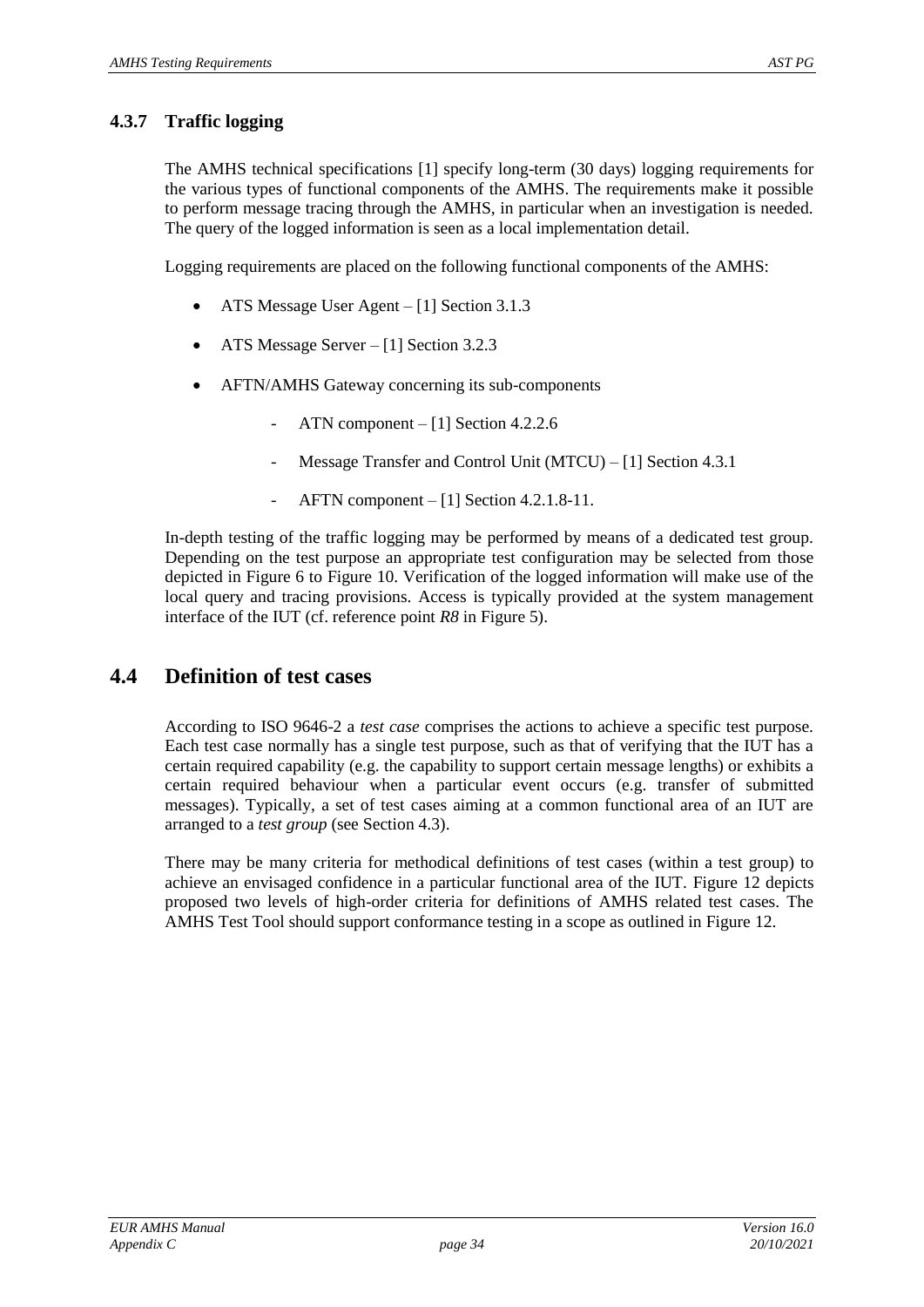

*Figure 12: Approach for definition of Test Cases*

<span id="page-34-0"></span>In [Figure 12](#page-34-0) a distinction is made between communication requirements which are of general nature in MHS environments and requirements which are specific to AMHS. The first category of requirements is addressed in the AMHS technical specifications [\[1\]](#page-4-3) just by references to the MHS standard (ISO/IEC 10021) and related profile documentation (ISPs). No further details of MHS procedures are provided with the AMHS technical specifications [\[1\]](#page-4-3).

In addition, the AMHS technical specifications include a number of provisions which are specific for AMHS. Such provisions may relate to supplementary functional components (as AMHS gateways) or specify conventions for which MHS implementations are transparent (e.g. limited use of notification requests). The AMHS technical specifications specify the AMHS specific provisions in a "stand-alone" manner.

*Note.– An example of the above made distinction between specific AMHS requirements and underlying MHS features are the AMHS traffic logging requirements: The traffic logging requirements at an ATS Message Server refer to the last element of the traceinformation (AMHS technical specifications [\[1\]](#page-4-3) 3.2.3). The trace-information itself (forming part of the message-transfer-envelope) is specified in ISO/IEC 10021-4, 12.3.1. – It is up to the organisation which will operate an AMHS system to limit conformance testing to the technical specifications specific elements or to extend testing to the referenced traceinformation as defined with the MHS standard.*

Distinction between normal MHS/AMHS communications (*positive* testing) and enforcing fault situations (*negative* testing) is used as a second level criterion in the definition of test cases. [Figure 13](#page-35-0) details this further logical ordering of testing.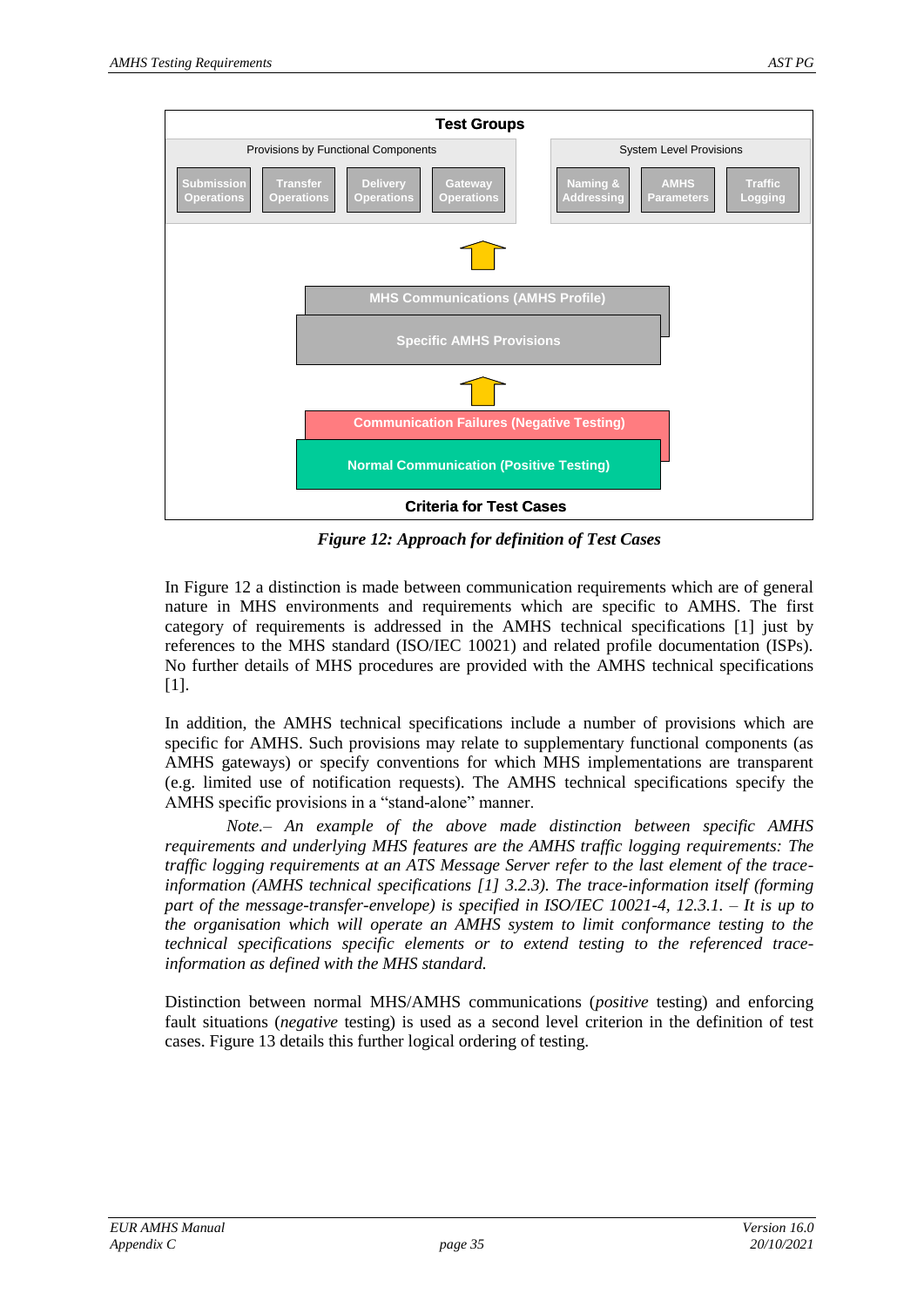

*Figure 13: Classes of "Negative Tests"*

<span id="page-35-0"></span>The test categories indicated in [Figure 13](#page-35-0) are based on the following definitions:

*Normal communications (N)*. – The AMHS Test Tool provides the IUT with correct inputs and the related responses (behaviour) of the IUT should be in compliance with the AMHS technical specifications. It should be noted that a correct response of the IUT not always equals to a successful transmission of an AMHS information object. Example: If the service element *DL-expansion-prohibited* has been set then a DL expansion will not occur.

*Erroneous AMHS parameters (E1)*. – The AMHS technical specifications, Section 3.3 (Parameters), specify a number of specific AMHS conventions as use of MF-addresses, ATS-Message-Header, notification requests and single body part IPMs. It should be noted that violations of such AMHS conventions are not equal with faults in the MHS communication.

*MHS/AMHS procedural errors (E2).* – The AMHS Test Tool does not act in compliance with the MHS or AMHS procedures or the arrangements made in the test configuration. Examples: 1) The IUT is requested to send a message with a Report request, however, the AMHS Test Tool does not return any Report. 2) The AMHS Test Tool uses a recipient address which is unknown in the test configuration. 3) The AMHS Test Tool sends a RN or NDR to the AFTN/AMHS Gateway, which is not related to any subject message.

*Erroneous MHS information objects (E3)*. – That means arguments have not allowed values or information objects are corrupted. A distinction is made between the levels of IPMS and MTS:

- IPMS (E31). IPMs and IPNs sent to the IUT are not correctly encoded (syntax or semantic errors). Example: Mandatory arguments in the IPM heading are missing or there is no IPM body attached to the IPM heading.
- MTS (E32), (E33), (E34). Messages, Reports and Probes sent to the IUT are not correctly encoded. Example: In a Report the *Report Transfer Content* is missing.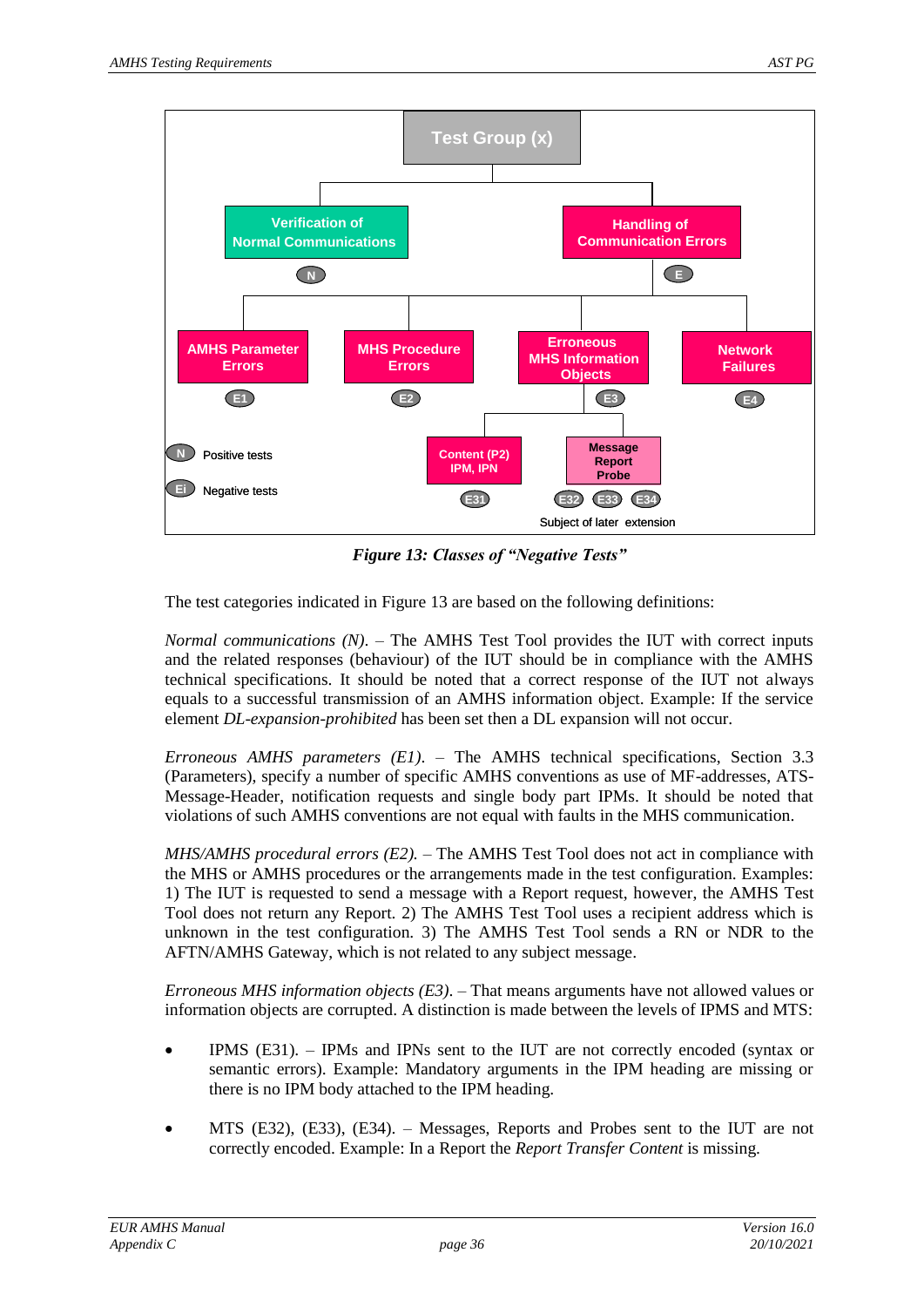*Network failures (E4)*. – Transient interruptions of network connections during transmission of AMHS information objects.

The AMHS Test Tool supports negative testing of the categories E1, E2 and E31 and E4 [\(Figure 13\)](#page-35-0).

*Note.– Negative testing of the categories E32, E33 and E34 may be subject of further extensions of the testing requirements if experience leads to this need.*

A given test group may be transparent for one or more classes of "negative tests". For example, transfer operations are transparent for AMHS parameter errors (E1) and Content (IPMS) failures (E31). [Table 3](#page-36-0) indicates in a form of a matrix the valid interrelations between defined test groups and classes of negative tests. Such a testing matrix may be helpful to demonstrate the reached coverage of testing for a given set of test cases.

|                | <b>Submission</b><br>Ops | <b>Transfer</b><br>Ops | Delivery<br>Ops | <b>Gateway</b><br>Ops | Naming $\&$ | <b>AMHS</b><br><b>Addressing Parameters</b> | <b>Traffic</b><br><b>Logging</b> |
|----------------|--------------------------|------------------------|-----------------|-----------------------|-------------|---------------------------------------------|----------------------------------|
| N              | X                        | X                      | X               | X                     | X           | X                                           | X                                |
| E <sub>1</sub> | X                        | n/a                    | X               | X                     | X           | X                                           | n/a                              |
| E2             | X                        | X                      | X               | X                     | n/a         | n/a                                         | n/a                              |
| E31            | X                        | n/a                    | X               | X                     | n/a         | n/a                                         | n/a                              |
| E32-E34        | X                        | X                      | X               | X                     | n/a         | n/a                                         | n/a                              |
| E4             | X                        | X                      | X               | X                     | n/a         | n/a                                         | n/a                              |

<span id="page-36-0"></span> $X =$  valid interrelation;  $n/a =$  not applicable

*Table 3: Applicability of negative testing for test groups (testing matrix)*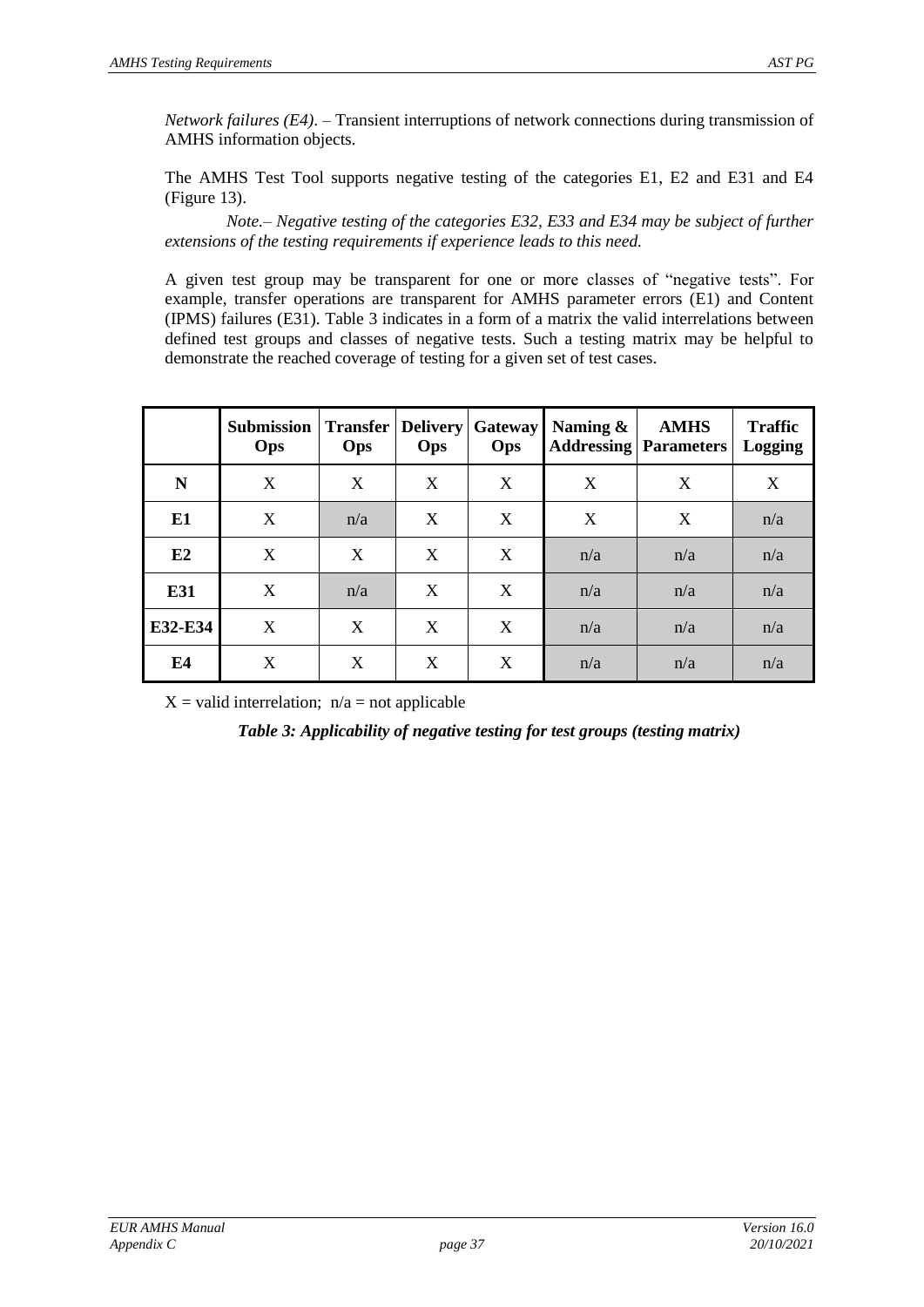## <span id="page-37-0"></span>**5. Configuration Parameters**

The generic test configuration depicted in [Figure 5](#page-23-0) needs a number of quantitative adjustments before AMHS Test Tool and IUT are in a position to communicate with each other. The subjects of such adjustments are the values of *configuration parameters* which are inherent in the test configuration. Configuration parameters relate to the number of established communication links, number of simulated AMHS and AFTN users as well as to addresses associated with the various layers of communications. Below the configuration parameters are specified in the categories of AMHS and AFTN/CIDIN communications.

### **5.1 AMHS communication**

#### **5.1.1 AMHS application**

- Number of transfer ports: 3
- Number of AMHS users: 30

Reference: Section [3.2,](#page-13-1) [Figure 2](#page-13-0) and [Figure 3.](#page-14-0)

#### **5.1.2 Layer addresses**

| No.            | <b>Address Type</b>          | <b>AMHS</b> technical                                                                                |                                                         | <b>Value</b>          |
|----------------|------------------------------|------------------------------------------------------------------------------------------------------|---------------------------------------------------------|-----------------------|
|                |                              | specifications                                                                                       | <b>IUT</b>                                              | <b>AMHS Test Tool</b> |
| 1              | Application<br>Process Title | 2.5.2.1, 2.5.2.2,<br>2.5.2.3 of Doc 9880,<br>Part II $[1]$ ;<br>2.3.2.2 of Doc 9880,<br>Part III [2] |                                                         |                       |
| $\overline{2}$ | AE-Qualifier                 | 2.5.2.4, 2.5.2.5,<br>$2.5.2.6$ [1]                                                                   | ATS Message Server: AMS(7)<br>AFTN/AMHS Gateway: GWB(8) |                       |
| 3              | Presentation<br>Selector     | 2.5.2.7, 2.5.2.8,<br>2.5.2.9, 2.5.2.10,<br>$2.5.2.11, 2.5.2.12$ [1]                                  | tbd                                                     | tbd                   |
| $\overline{4}$ | <b>Session Selector</b>      | 2.5.2.7, 2.5.2.8,<br>2.5.2.9, 2.5.2.10,<br>$2.5.2.11, 2.5.2.12$ [1]                                  | tbd                                                     | tbd                   |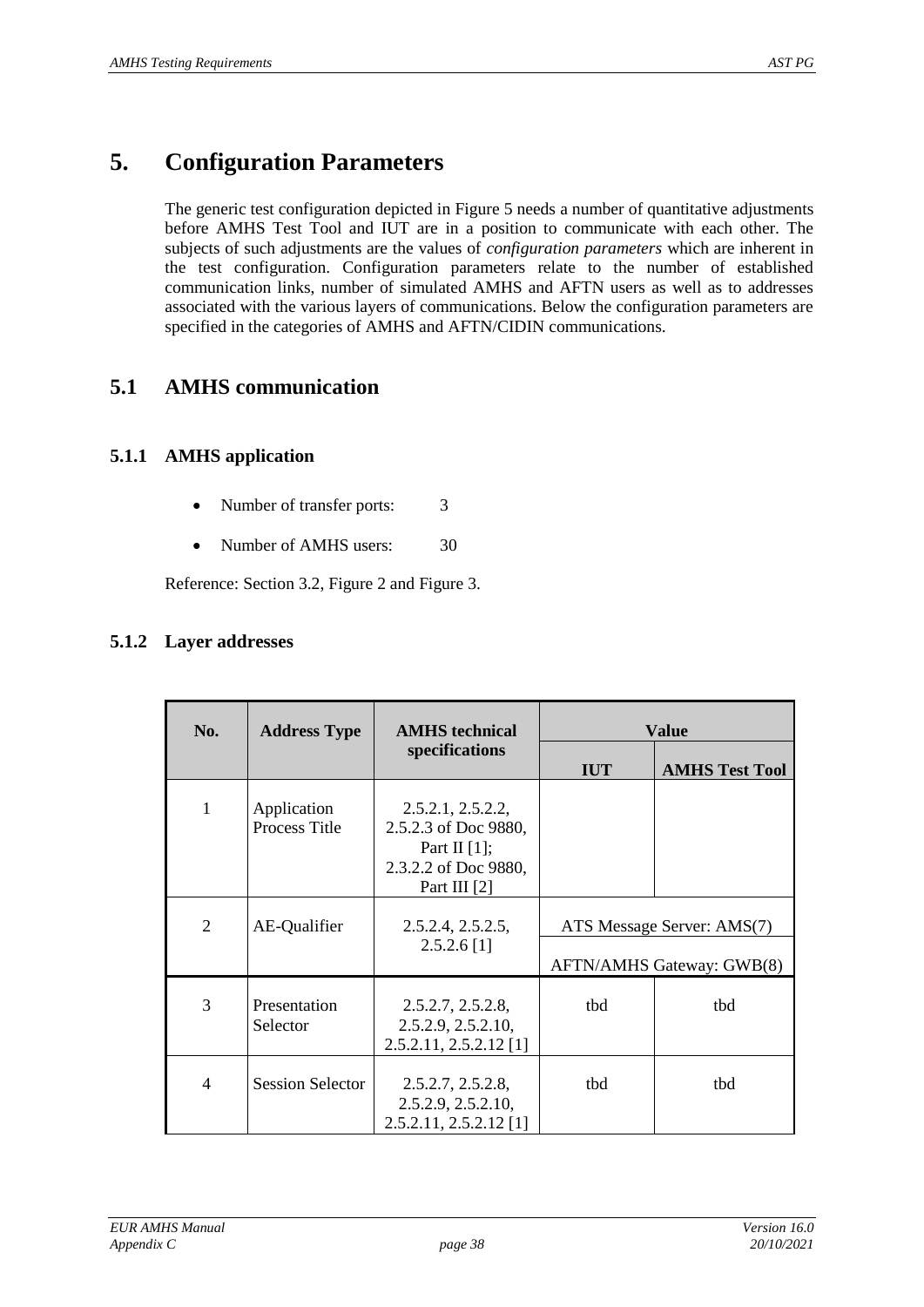| No. | <b>Address Type</b> | <b>AMHS</b> technical                                             |            | <b>Value</b>          |
|-----|---------------------|-------------------------------------------------------------------|------------|-----------------------|
|     |                     | specifications                                                    | <b>IUT</b> | <b>AMHS Test Tool</b> |
| 5   | <b>TSAP</b>         | 2.5.2.7, 2.5.2.8,<br>2.5.2.9, 2.5.2.10,<br>2.5.2.11, 2.5.2.12 [1] | tbd        | tbd                   |
| 6   | <b>TCP Port</b>     | n/a                                                               | 102        |                       |
| 7   | <b>IP</b> Address   | n/a                                                               | tbd        | $MTA(1):$ tbd         |
|     |                     |                                                                   |            | $MTA(2):$ tbd         |
|     |                     |                                                                   |            | $MTA(3):$ tbd         |
| 8   | <b>MAC Address</b>  | n/a                                                               | tbd        | $MTA(1):$ tbd         |
|     |                     |                                                                   |            | $MTA(2):$ tbd         |
|     |                     |                                                                   |            | $MTA(3):$ tbd         |

<span id="page-38-0"></span>Reference: Sections [3.3](#page-14-2) and [3.5.1.1.](#page-16-1)

*Table 4: Layer addresses (AMHS communications)*

## **5.2 AFTN/CIDIN communication**

#### **5.2.1 AFTN application**

- Number of links: 1
- Number of AFTN users: 30

Reference: Section [3.2,](#page-13-1) [Figure 2](#page-13-0) and [Figure 3.](#page-14-0)

#### **5.2.2 Layer addresses**

| No. | <b>Address Type</b> | <b>Reference</b>  | <b>Value</b> |                       |
|-----|---------------------|-------------------|--------------|-----------------------|
|     |                     |                   | <b>IUT</b>   | <b>AMHS Test Tool</b> |
|     | CIDIN Entry (Ae)    | $[4]$ 6.1.2.1.4.5 | tbd          | tbd                   |
|     | $CIDIN$ Exit $(Ax)$ | $[4]$ 5.1.2.7     | tbd          | tbd                   |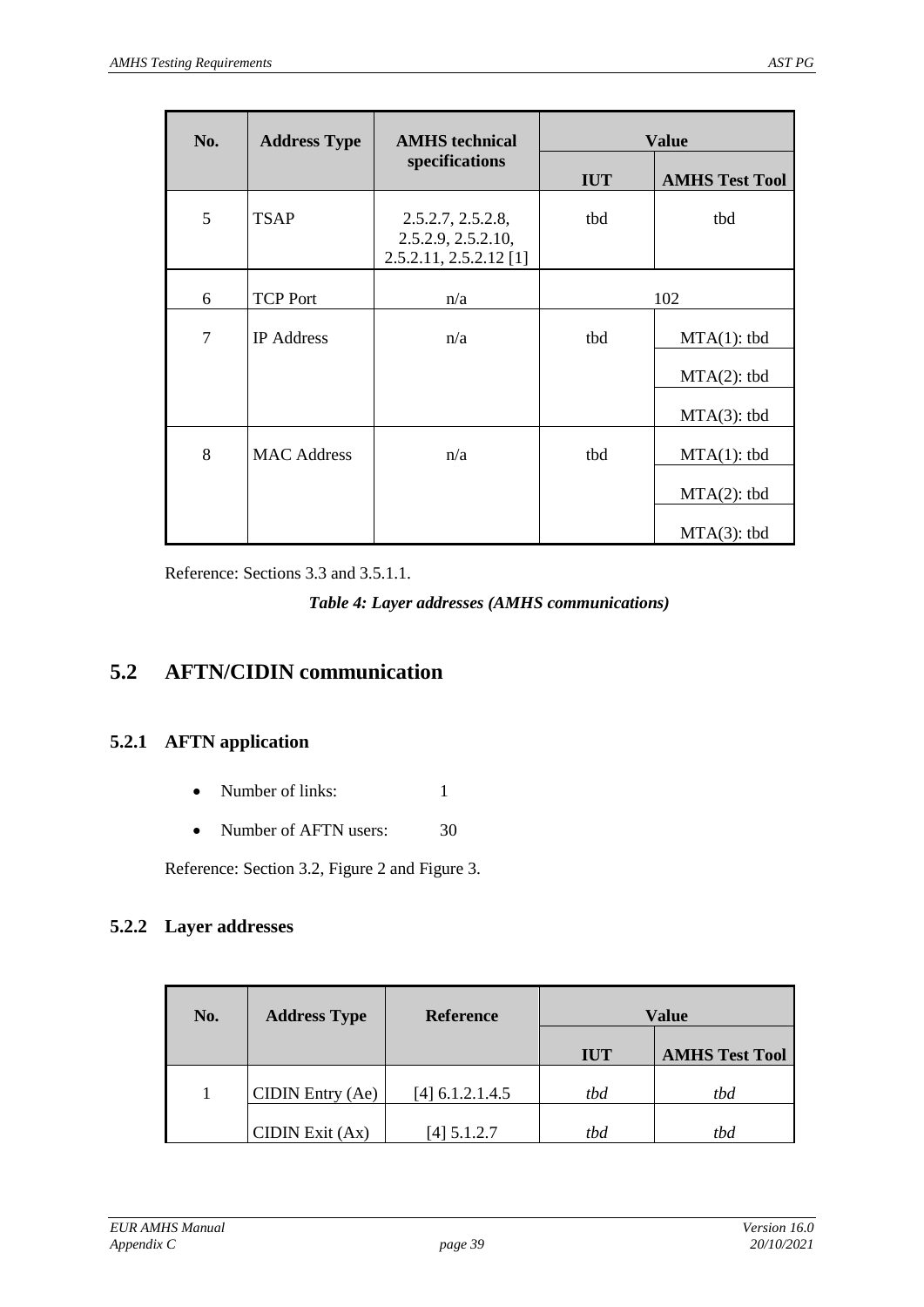| No. | <b>Address Type</b> | <b>Reference</b> | Value      |                       |
|-----|---------------------|------------------|------------|-----------------------|
|     |                     |                  | <b>IUT</b> | <b>AMHS Test Tool</b> |
| 2   | <b>X.25 DTE</b>     | $[4]$ 4.2.1.7    | tbd        | tbd                   |

<span id="page-39-0"></span>Reference: Sections [3.4](#page-14-1) and [3.5.1.2.](#page-17-1)

*Table 5: Layer addresses (CIDIN communications)*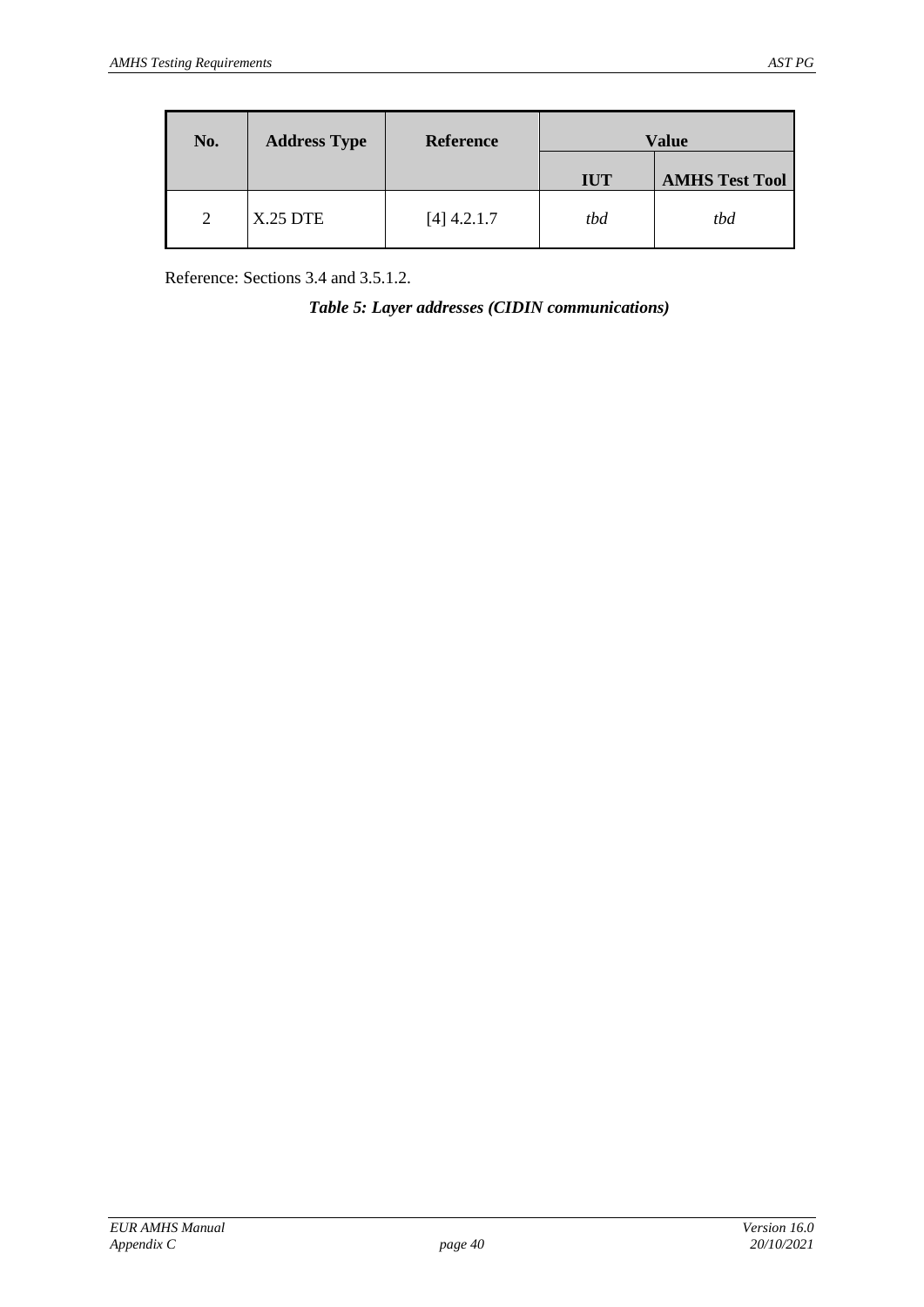## <span id="page-40-0"></span>**6. Test Data**

The test data generated and evaluated in conformance testing environments with the AMHS Test Tool comprise (cf. [Figure 5\)](#page-23-0):

- (1) AMHS and AFTN information objects exchanged between the AMHS Test Tool and IUT. These information objects are well defined by the AMHS technical specifications [\[1\]](#page-4-3) and Annex 10, Vol. II [\[3\]](#page-4-7), respectively.
- (2) AMHS information objects entered and presented at AMHS user interfaces of the IUT. Even if these information objects are substantially specified by the AMHS technical specifications [\[1\]](#page-4-3) their appearance at AMHS user interfaces is specific to a given IUT. In addition, when entering AMHS information objects certain parameters may be handled by the IUT as defaults and do not appear at user interfaces at all.
- (3) The AMHS technical specifications specify events to be reported to the Control Position of an AFTN/AMHS Gateway. However, the style of reporting is an implementation matter.
- (4) Traffic log data to be maintained by the IUT are specified in the AMHS technical specifications [\[1\]](#page-4-3), however, their handling and presentation is specific for each IUT.

The correct interpretation of test data of the types (2) to (4) needs insight into the IUT's User Manual.